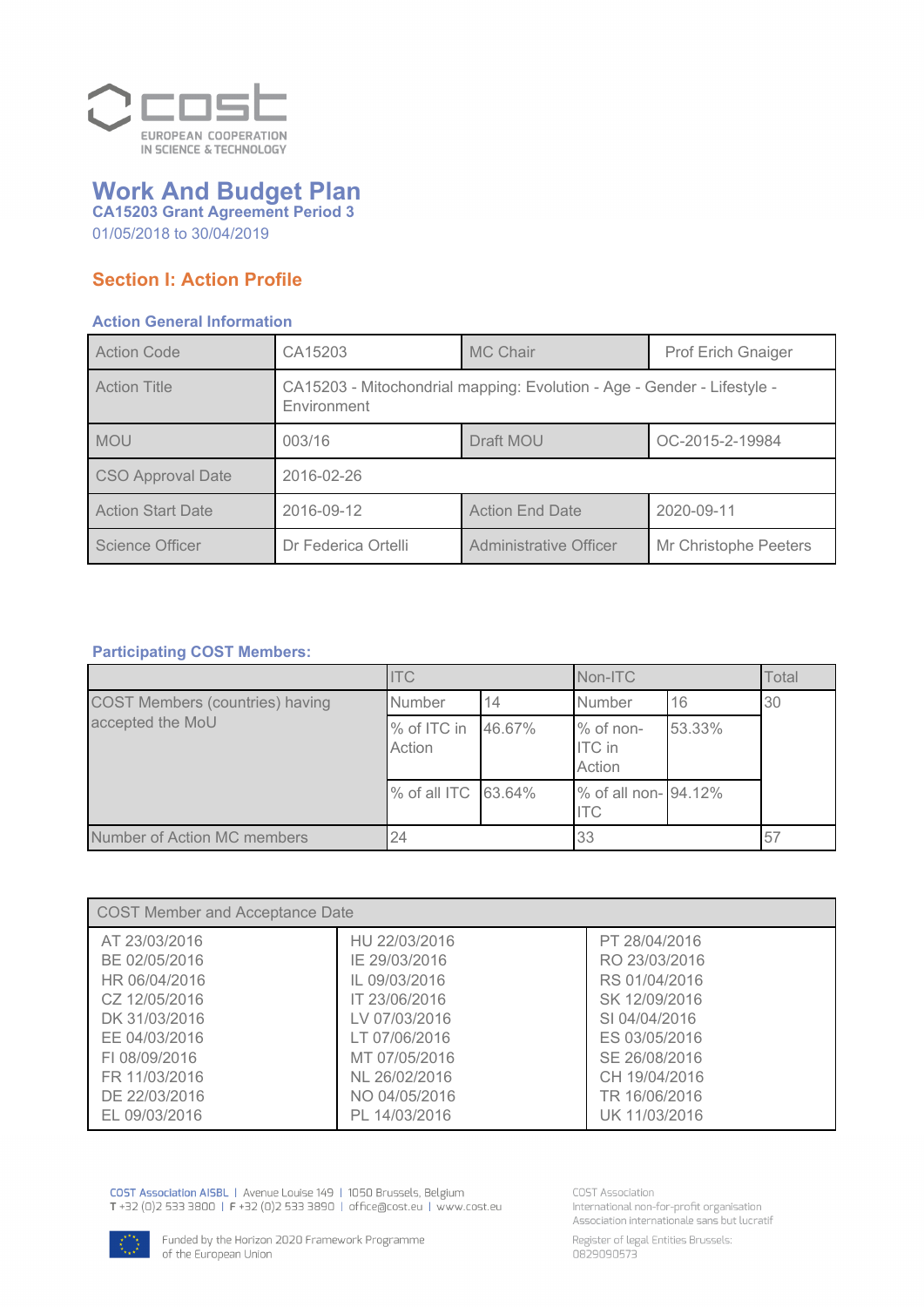

*Submitted : 2018-12-07 at 12:40 PM Generated : 2018-12-07 at 2:22 PM*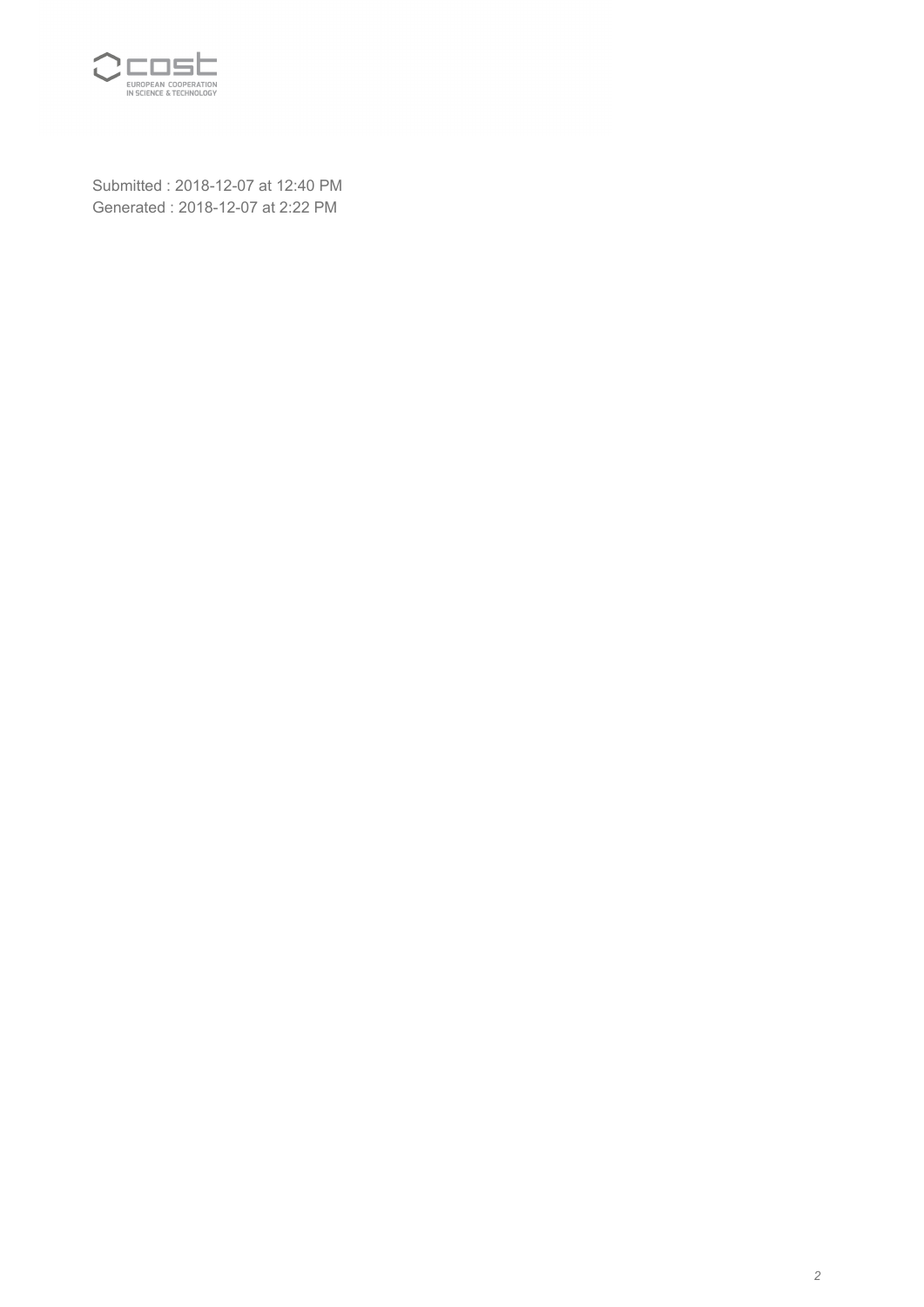

### *International cooperation*

|                                                     | <b>NNC</b> | <b>IPC</b> | Specific<br>Organis<br>ation | Total |
|-----------------------------------------------------|------------|------------|------------------------------|-------|
| Number of entities formally approved to join Action |            |            |                              | 3     |
| Number of countries                                 |            |            |                              |       |

### *Working Groups*

|                 | <b>WG Title</b>                                                                                          | <b>WG Leader</b>          | Number of<br>WG members |
|-----------------|----------------------------------------------------------------------------------------------------------|---------------------------|-------------------------|
| WG1             | Standard operating procedures and user<br>requirement document: Protocols,<br>terminology, documentation | Dr Kathrin Renner-Sattler | 70                      |
| WG <sub>2</sub> | MITOEAGLE data repository in muscle<br>and other tissues                                                 | Dr Pablo M. Garcia-Roves  | 55                      |
| WG3             | MITOEAGLE data repository on fat<br>tissues and other tissues                                            | Prof Jan Nedergaard       | 30                      |
| WG4             | MITOEAGLE data repository for blood<br>cells and cultured cells                                          | Dr Nicoleta Moisoi        | 70                      |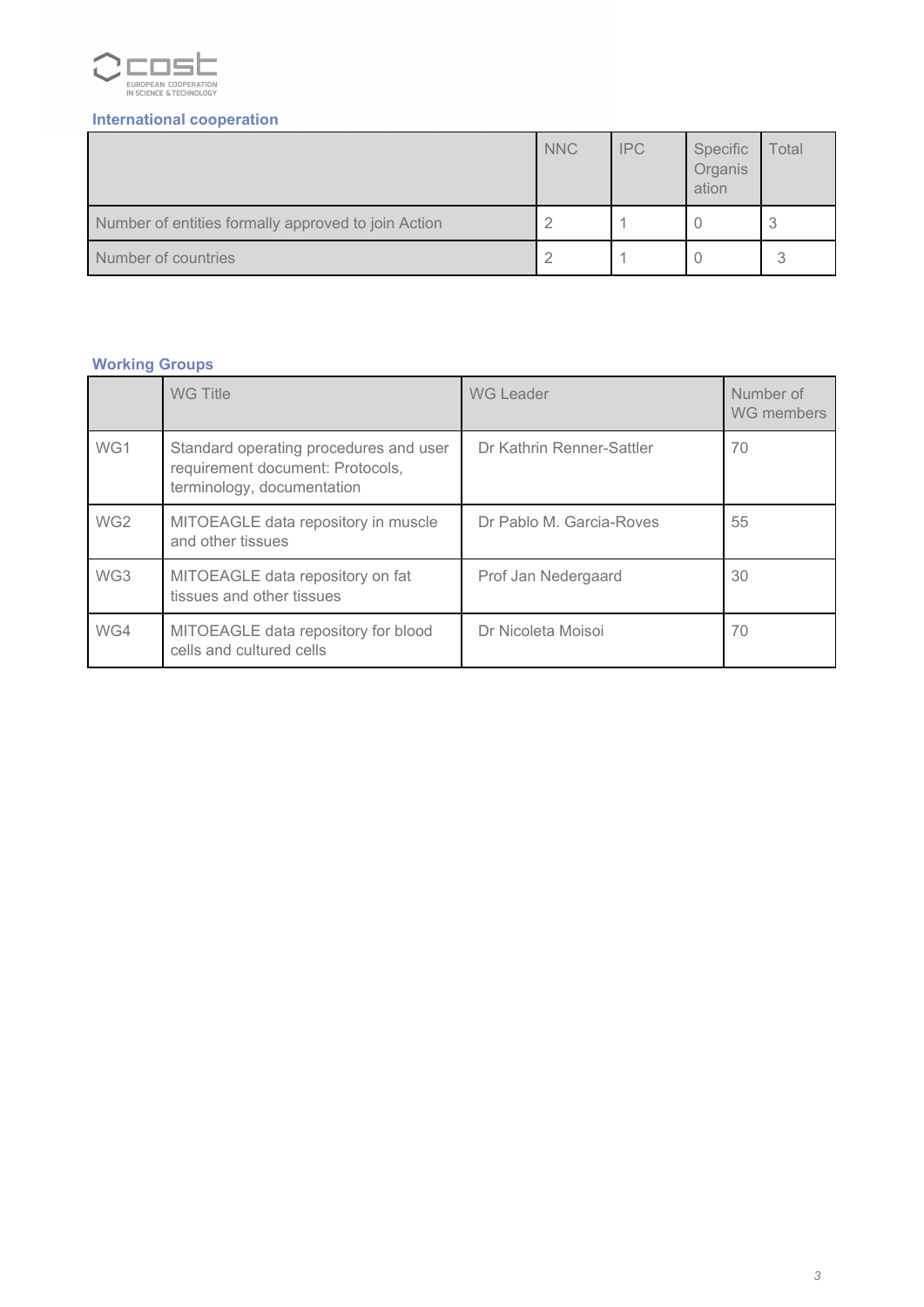

### *Section II: MoU objectives and Grant Agreement Period Goals and Activities*

### *Action Objectives from MoU*

#### *Aim/primary Objective*

*include Evolution, Age, Gender, Lifestyle and Environment (EAGLE) in studies of mitochondrial function. MITOEAGLE develops harmonisation protocols towards generating a data repository on mitochondrial respiratory function. A data management system will interrelate various study-results and set them into a multidimensional context, to better diagnose mitochondrial respiratory defects*

#### *Secondary objectives*

- *1.Intensify the dissemination of updated knowledge and know-how among the partners.*
- *2.Build and improve collaborative relationships among the participating groups of the Action and interested end-users.*
- *3.Optimally harmonise protocols across research groups.*
- *4.Foster coordinated research activities of scientific proposals in the European Research Area.*
- *5.Increase the number of active participants in the course of the COST Action.*
- *6.Form a unique well-coordinated network of senior researchers and young investigators.*
- *7.Include well established stakeholders.*
- *8.Establish a spirit of mentorship and collaboration in contrast to fierce competition which characterised early decades of bioenergetics.*
- *9.Initiate applications for funding to support international collaborative research projects.*
- *10.Present and publish results of collaborative research projects within the COST Action, particularly related to STSMs supported by the Action.*
- *11.MITOEAGLE recommendations: The goal is to increase the value and reduce the noise in mitochondrial research. Prespecified and time-stamped protocols are needed in practice, and researchers need to be introduced into adhering to publicly deposited protocols in practice. MITOEAGLE recommendations will provide practical guidelines for students, scientists and stakeholders.*
- *12.A monitored database centres of excellence: The MITOEAGLE database will provide an invaluable tool for mitochondrial studies in the transition from exploratory preclinical research to clinical and pharmacological applications. Centres of excellence will emanate from the project's working groups providing training programmes and diagnostic services.*
- *13.Training: Enhance the rigorous training activities particularly for PhD students and young researchers (STSMs, Schools, Workshops, Conferences) in order to establish the practical guidelines introduced by MITOEAGLE and to enhance research results in the long term.*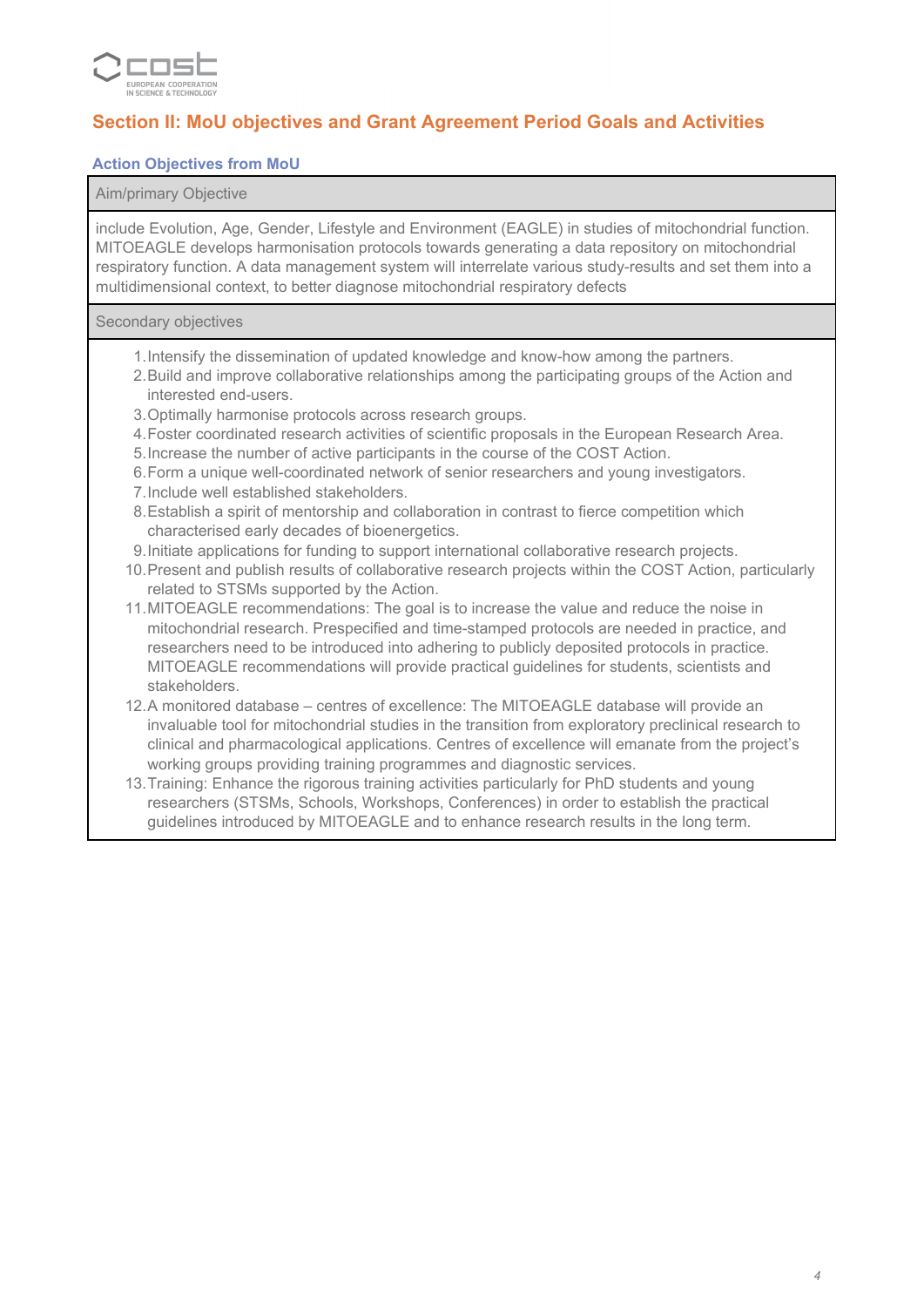

### *Grant Agreement Period*

| Grant Agreement Period Start 01/05/2018 | <b>Grant Agreement Period End</b> | 30/04/2019 |
|-----------------------------------------|-----------------------------------|------------|
| Date                                    | Date                              |            |

### *Grant Agreement Period Goals*

| Number            | <b>Grant Agreement Period Goal</b>                                                                                                                                        | MoU Objective(s) it relates to                                                                                                                                                                                                                                                                            |
|-------------------|---------------------------------------------------------------------------------------------------------------------------------------------------------------------------|-----------------------------------------------------------------------------------------------------------------------------------------------------------------------------------------------------------------------------------------------------------------------------------------------------------|
| GAPG 1            | Publication of paper on concepts and terminology:<br>Dissemination of preprint and journal submission of<br>final manuscript                                              | • Secondary objective 1<br>• Secondary objective 2<br>• Secondary objective 3<br>• Secondary objective 5<br>• Secondary objective 6<br>• Secondary objective 8<br>• Secondary objective 10<br>• Secondary objective 11                                                                                    |
| GAPG <sub>2</sub> | Upload of datasets generated through WG 2 and 4 in<br>internal lab developments, results of the proficiency<br>ring test, and during application module<br>developments.  | • Secondary objective 2<br>• Secondary objective 3<br>• Secondary objective 5<br>• Secondary objective 6<br>• Secondary objective 8<br>• Secondary objective 9<br>• Secondary objective 10<br>• Secondary objective 11<br>• Secondary objective 12                                                        |
| GAPG <sub>3</sub> | Reports with specific results on muscle fibres in<br>comparison with an anonymous data summary, and<br>joint publication.                                                 | • Secondary objective 1<br>• Secondary objective 2<br>• Secondary objective 3<br>• Secondary objective 4<br>• Secondary objective 6<br>• Secondary objective 7<br>• Secondary objective 8<br>• Secondary objective 10<br>· Secondary objective 11<br>• Secondary objective 12                             |
| GAPG 4            | Muscle sample selection, ring test experiments<br>including MitoEAGLE-proficiency training, data<br>analysis by experimenters and MitoEAGLE-<br>proficiency test manager. | • Secondary objective 2<br>• Secondary objective 3<br>• Secondary objective 4<br>• Secondary objective 6<br>• Secondary objective 7<br>• Secondary objective 8<br>• Secondary objective 9<br>• Secondary objective 10<br>• Secondary objective 11<br>• Secondary objective 12<br>• Secondary objective 13 |
| GAPG <sub>5</sub> | Testing of newly developed software modules<br>regarding functionality and usability during<br>proficiency tests and experimental optimization of<br>OXPHOS protocols.    | • Secondary objective 2<br>• Secondary objective 3<br>• Secondary objective 4<br>• Secondary objective 6<br>• Secondary objective 7<br>• Secondary objective 8<br>• Secondary objective 11<br>• Secondary objective 13                                                                                    |
| GAPG 6            | Develop recommendations for data reporting and                                                                                                                            | • Secondary objective 2                                                                                                                                                                                                                                                                                   |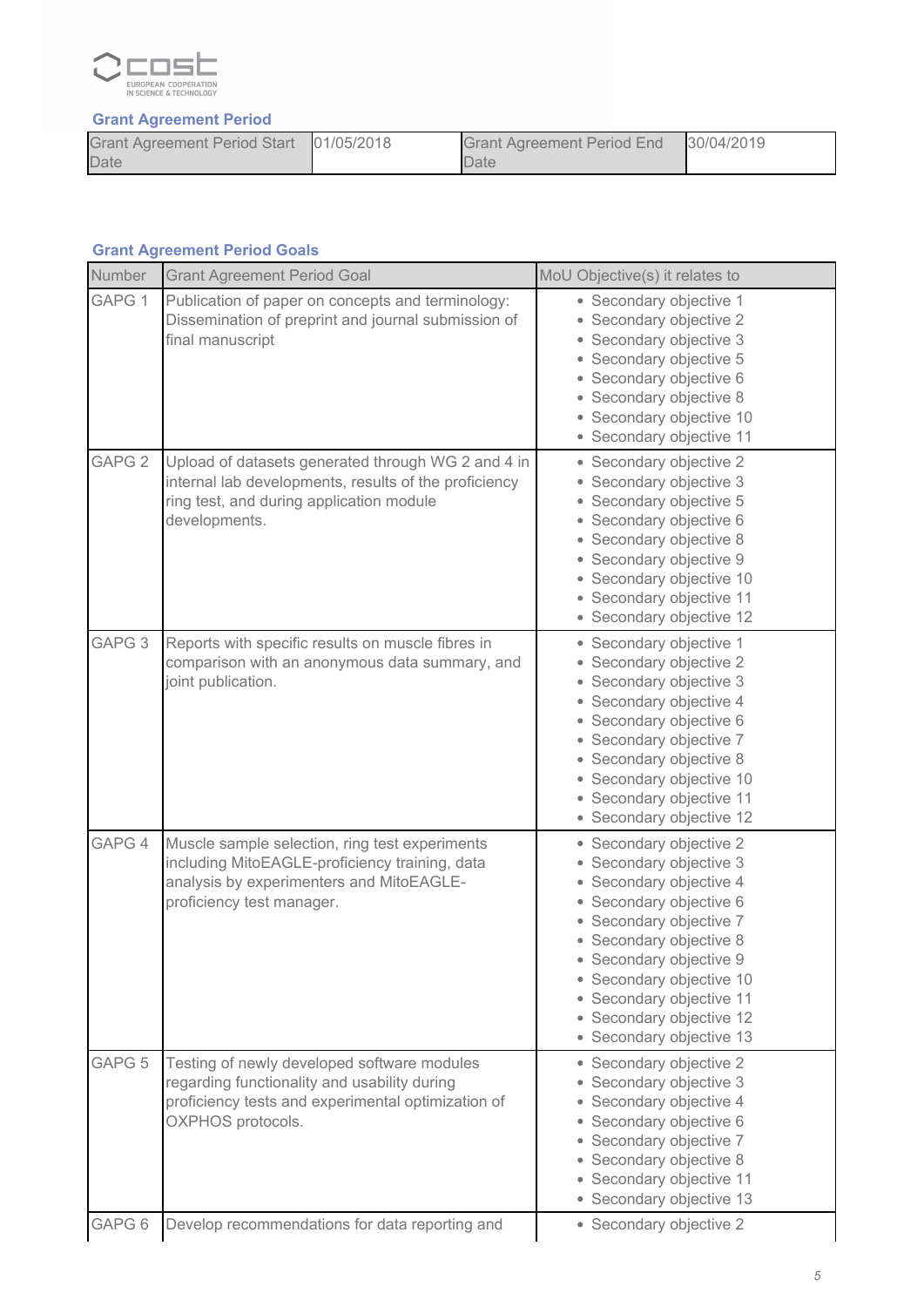

|                   | data sharing beyond the published record                                                                                            | • Secondary objective 3<br>• Secondary objective 5<br>• Secondary objective 6<br>• Secondary objective 8<br>• Secondary objective 11                                                                                  |
|-------------------|-------------------------------------------------------------------------------------------------------------------------------------|-----------------------------------------------------------------------------------------------------------------------------------------------------------------------------------------------------------------------|
| GAPG <sub>7</sub> | Provide a summary on education programme for<br><b>MitoEAGLE</b>                                                                    | • Secondary objective 1<br>• Secondary objective 2<br>• Secondary objective 4<br>• Secondary objective 5<br>• Secondary objective 6<br>• Secondary objective 7<br>• Secondary objective 8<br>• Secondary objective 13 |
| GAPG <sub>8</sub> | Guidelines for future research and recommendations<br>for the evaluation of respiratory characteristics in<br>human blood samples   | • Secondary objective 2<br>• Secondary objective 3<br>• Secondary objective 5<br>• Secondary objective 6<br>• Secondary objective 8<br>• Secondary objective 11                                                       |
| GAPG 9            | Guidelines for future research and recommendations<br>for the evaluation of respiratory characteristics in<br>human muscle biopsies | • Secondary objective 2<br>• Secondary objective 3<br>• Secondary objective 5<br>• Secondary objective 6<br>• Secondary objective 8<br>• Secondary objective 11                                                       |
| GAPG 10           | Training of researchers towards improved<br>reproducibility of sample preparation and<br>respirometric evaluation                   | • Secondary objective 2<br>• Secondary objective 4<br>• Secondary objective 5<br>• Secondary objective 6<br>• Secondary objective 8<br>• Secondary objective 11<br>• Secondary objective 13                           |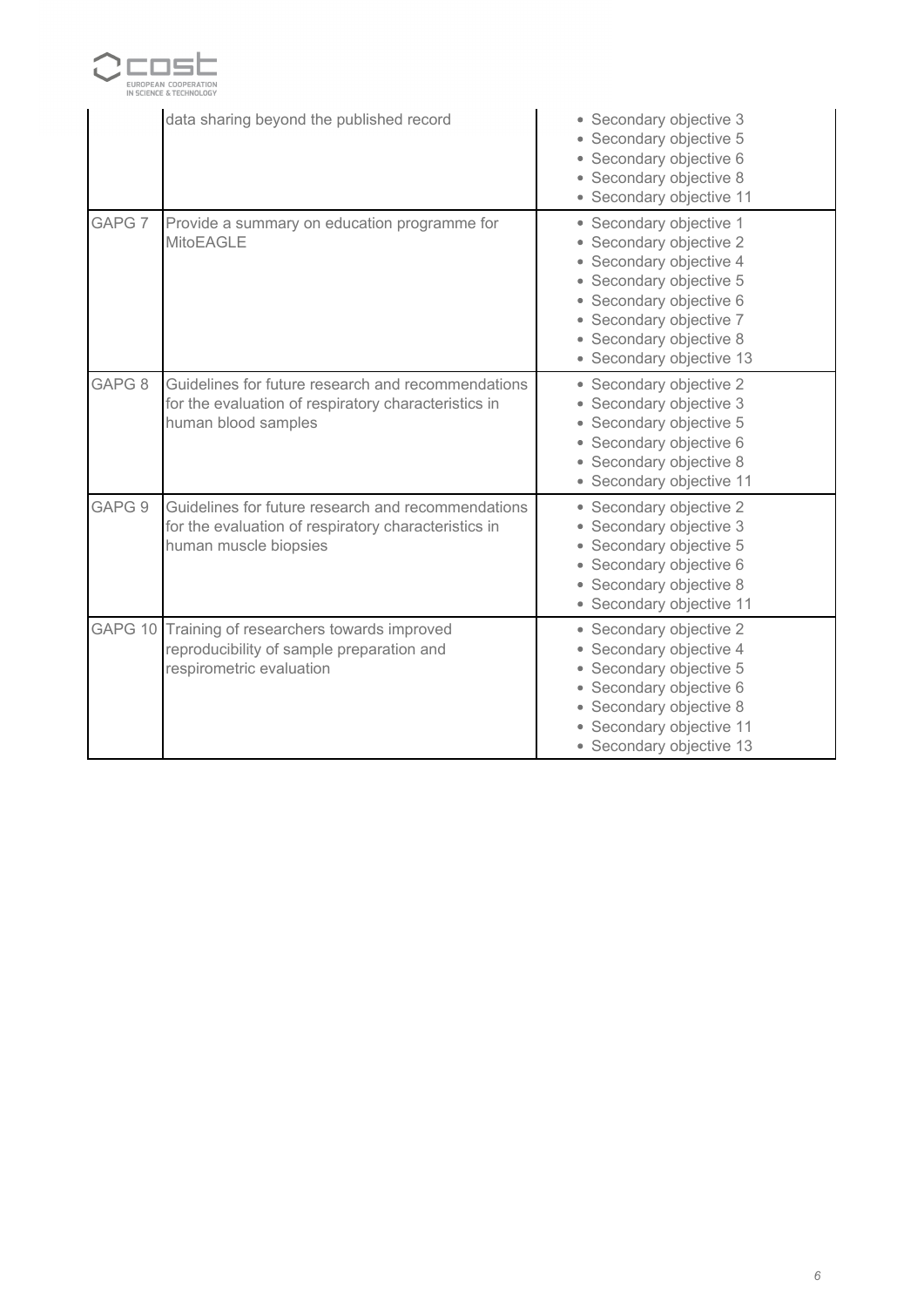

# *Section IV: Work and Budget Plan for the Grant Agreement Period*

# *Work and Budget Plan Summary*

| <b>A. COST Networking Tools</b>                                                          | <b>EUR</b> |
|------------------------------------------------------------------------------------------|------------|
| (1) Meetings                                                                             | 62,423.44  |
| (2) Training Schools                                                                     | 47,371.86  |
| (3) Short Term Scientific Missions (STSM)                                                | 40,500.00  |
| (4) ITC Conference Grant                                                                 | 10,150.00  |
| (5) COST Action Dissemination                                                            | 2,200.00   |
| (6) Other Expenses Related to Scientific Activities<br>(OERSA)                           | 250.00     |
| B. Total Science Expenditure (sum of (1) to (6))                                         | 162,895.30 |
| C. Financial and Scientific Administration and<br>Coordination (FSAC) (max. of 15% of B) | 24,434.30  |
| Total Grant (B+C)                                                                        | 187,329.60 |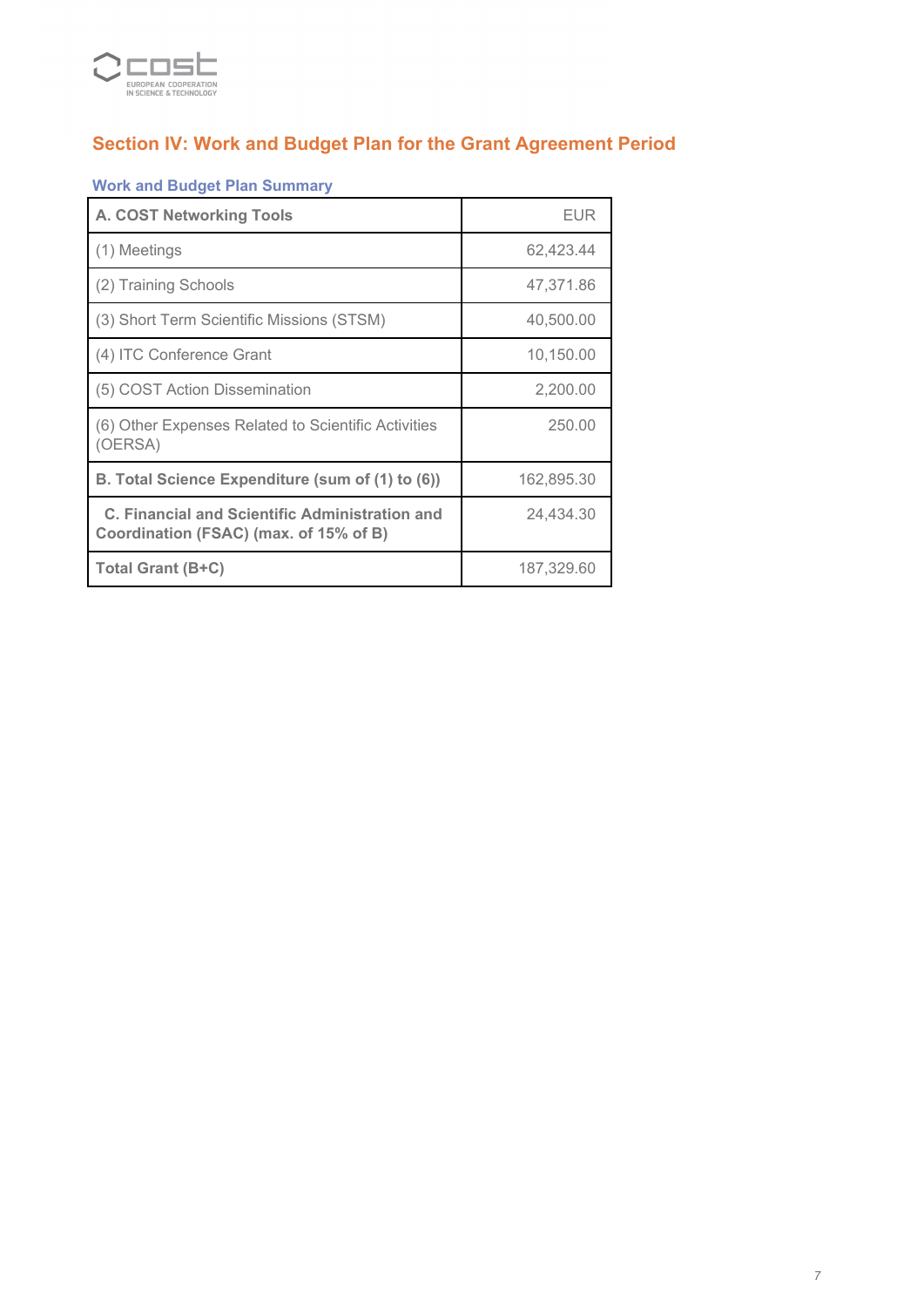

### *Meetings*

### *Overview*

| <b>Meeting Title</b>                                                                                                                                   | <b>Meeting Type</b>                                                                               | Dates                      | Location                | <b>ITC</b> | Total Cost(EUR) |
|--------------------------------------------------------------------------------------------------------------------------------------------------------|---------------------------------------------------------------------------------------------------|----------------------------|-------------------------|------------|-----------------|
| WG 4 blood cell<br>workshop and<br>retreat                                                                                                             | <b>Working Group</b><br>Meeting                                                                   | 28/05/2018 -<br>30/05/2018 | Lund (Sweden)           | No         | 5,875.20        |
| WG 1 and 2<br>human skeletal<br>muscle<br>workshop and<br>retreat                                                                                      | <b>Working Group</b><br>Meeting                                                                   | 06/08/2018 -<br>10/08/2018 | Copenhagen<br>(Denmark) | <b>No</b>  | 5,721.80        |
| MitoEAGLE WG<br>and MC Meeting                                                                                                                         | Management<br>Committee<br>Meeting,<br><b>Working Group</b><br>Meeting, Worksh<br>ops/Conferences | 18/09/2018 -<br>21/09/2018 | Jurmala (Latvia)        | Yes        | 33,220.04       |
| WG 4 cultures<br>cell lines<br>workshop and<br>retreat -<br><b>Ultramarathon</b><br>project                                                            | <b>Working Group</b><br>Meeting                                                                   | 13/11/2018 -<br>14/11/2018 | Innsbruck<br>(Austria)  | <b>No</b>  | 290.00          |
| WG 1: Electron<br>supply to the Q-<br>junction:<br>assessment of<br>mitochondrial<br>respiration,<br>H2O2 flux and<br>the redox state<br>of the Q-pool | <b>Working Group</b><br>Meeting                                                                   | 19/11/2018 -<br>22/11/2018 | Innsbruck<br>(Austria)  | No         | 3,776.40        |
| WG 1 and 2<br>human skeletal<br>muscle<br>workshop and<br>retreat                                                                                      | <b>Working Group</b><br>Meeting                                                                   | 31/01/2019 -<br>03/02/2019 | Obergurgl<br>(Austria)  | <b>No</b>  | 5,310.00        |
| Working Group 1<br>and Working<br>Group 3 Meeting                                                                                                      | <b>Working Group</b><br>Meeting                                                                   | 06/03/2019 -<br>08/03/2019 | Coimbra<br>(Portugal)   | Yes        | 3,880.00        |
| WG 4 blood cell<br>workshop and<br>retreat                                                                                                             | <b>Working Group</b><br>Meeting                                                                   | 13/03/2019 -<br>15/03/2019 | Innsbruck<br>(Austria)  | No         | 4,350.00        |
|                                                                                                                                                        |                                                                                                   |                            |                         | Total      | 62,423.44       |

### *Details*

| <b>Meeting Type</b>                     | <b>Working Group Meeting</b>                                                                                                                                                                                                       |
|-----------------------------------------|------------------------------------------------------------------------------------------------------------------------------------------------------------------------------------------------------------------------------------|
| Title of the Meeting                    | WG 4 blood cell workshop and retreat                                                                                                                                                                                               |
| Grant Period Goal(s) it<br>will address | Upload of datasets generated through WG 2 and 4 in internal lab<br>developments, results of the proficiency ring test, and during application module<br>developments., Develop recommendations for data reporting and data sharing |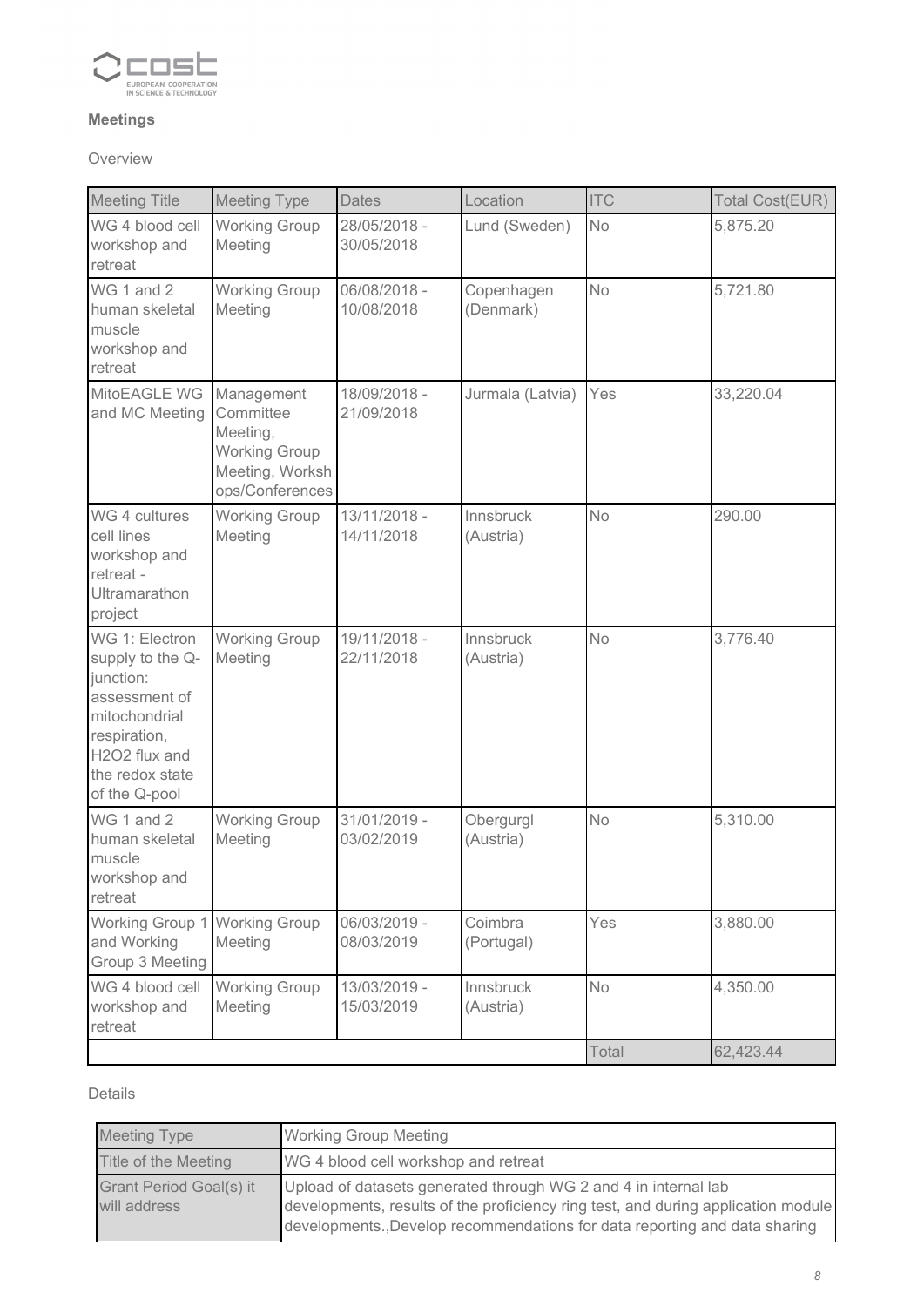

|                                                   | beyond the published record, Guidelines for future research and<br>recommendations for the evaluation of respiratory characteristics in human<br>blood samples, Training of researchers towards improved reproducibility of<br>sample preparation and respirometric evaluation |                                                                      |                          |
|---------------------------------------------------|--------------------------------------------------------------------------------------------------------------------------------------------------------------------------------------------------------------------------------------------------------------------------------|----------------------------------------------------------------------|--------------------------|
| Description                                       |                                                                                                                                                                                                                                                                                | Working Group 4 meeting. Continuation of the WG4 meeting in Poznan   |                          |
| Output(s)                                         | Collection of primary data for databank on respirometry in blood cells.<br>Comparison and optimization of protocols for blood cell preparation. Preparation<br>of joint manuscript for publication.                                                                            |                                                                      |                          |
| Location                                          | Lund (Sweden)                                                                                                                                                                                                                                                                  | <b>ITC</b>                                                           | <b>No</b>                |
| <b>Start Date</b>                                 | 2018-05-28 09:00:00                                                                                                                                                                                                                                                            | <b>End Date</b>                                                      | 2018-05-30 17:00:00      |
| Duration                                          | 3 days                                                                                                                                                                                                                                                                         |                                                                      |                          |
| Number of expected total<br>participants          | 20                                                                                                                                                                                                                                                                             | Number of participants to<br>be reimbursed from<br><b>COST</b> funds | $\overline{\mathcal{8}}$ |
| Average<br>reimbursement(per<br>participant)(EUR) | 609.40                                                                                                                                                                                                                                                                         | <b>Total Reimbursement</b><br>costs (EUR)                            | 4,875.20                 |
| Local Organiser Support<br>(EUR)                  | 1,000.00                                                                                                                                                                                                                                                                       |                                                                      |                          |
| Total cost of the meeting<br>(EUR)                | 5,875.20                                                                                                                                                                                                                                                                       |                                                                      |                          |

| <b>Meeting Type</b>                               | <b>Working Group Meeting</b>                                                                                                                                                                                                                                                                                                                                                                                                                                                                                                                                                                                                                                                              |                                                                      |                     |  |
|---------------------------------------------------|-------------------------------------------------------------------------------------------------------------------------------------------------------------------------------------------------------------------------------------------------------------------------------------------------------------------------------------------------------------------------------------------------------------------------------------------------------------------------------------------------------------------------------------------------------------------------------------------------------------------------------------------------------------------------------------------|----------------------------------------------------------------------|---------------------|--|
| Title of the Meeting                              | WG 1 and 2 human skeletal muscle workshop and retreat                                                                                                                                                                                                                                                                                                                                                                                                                                                                                                                                                                                                                                     |                                                                      |                     |  |
| Grant Period Goal(s) it<br>will address           | Upload of datasets generated through WG 2 and 4 in internal lab<br>developments, results of the proficiency ring test, and during application module<br>developments., Testing of newly developed software modules regarding<br>functionality and usability during proficiency tests and experimental optimization<br>of OXPHOS protocols., Develop recommendations for data reporting and data<br>sharing beyond the published record, Guidelines for future research and<br>recommendations for the evaluation of respiratory characteristics in human<br>blood samples, Training of researchers towards improved reproducibility of<br>sample preparation and respirometric evaluation |                                                                      |                     |  |
| Description                                       | Working Group 2 meeting on muscle fibres                                                                                                                                                                                                                                                                                                                                                                                                                                                                                                                                                                                                                                                  |                                                                      |                     |  |
| Output(s)                                         | Collection of primary data for databank on respirometry in human muscle<br>biopsies. Comparison and optimization of protocols for muscle fibres<br>preparation. Preparation of joint manuscript for publication.                                                                                                                                                                                                                                                                                                                                                                                                                                                                          |                                                                      |                     |  |
| Location                                          | Copenhagen (Denmark)                                                                                                                                                                                                                                                                                                                                                                                                                                                                                                                                                                                                                                                                      | <b>ITC</b>                                                           | <b>No</b>           |  |
| <b>Start Date</b>                                 | 2018-08-06 09:00:00                                                                                                                                                                                                                                                                                                                                                                                                                                                                                                                                                                                                                                                                       | <b>End Date</b>                                                      | 2018-08-10 17:00:00 |  |
| <b>Duration</b>                                   | 5 days                                                                                                                                                                                                                                                                                                                                                                                                                                                                                                                                                                                                                                                                                    |                                                                      |                     |  |
| Number of expected total<br>participants          | 15                                                                                                                                                                                                                                                                                                                                                                                                                                                                                                                                                                                                                                                                                        | Number of participants to<br>be reimbursed from<br><b>COST</b> funds | $\overline{4}$      |  |
| Average<br>reimbursement(per<br>participant)(EUR) | 1,130.45                                                                                                                                                                                                                                                                                                                                                                                                                                                                                                                                                                                                                                                                                  | <b>Total Reimbursement</b><br>costs (EUR)                            | 4,521.80            |  |
| <b>Local Organiser Support</b><br>(EUR)           | 1,200.00                                                                                                                                                                                                                                                                                                                                                                                                                                                                                                                                                                                                                                                                                  |                                                                      |                     |  |
| Total cost of the meeting<br>(EUR)                | 5,721.80                                                                                                                                                                                                                                                                                                                                                                                                                                                                                                                                                                                                                                                                                  |                                                                      |                     |  |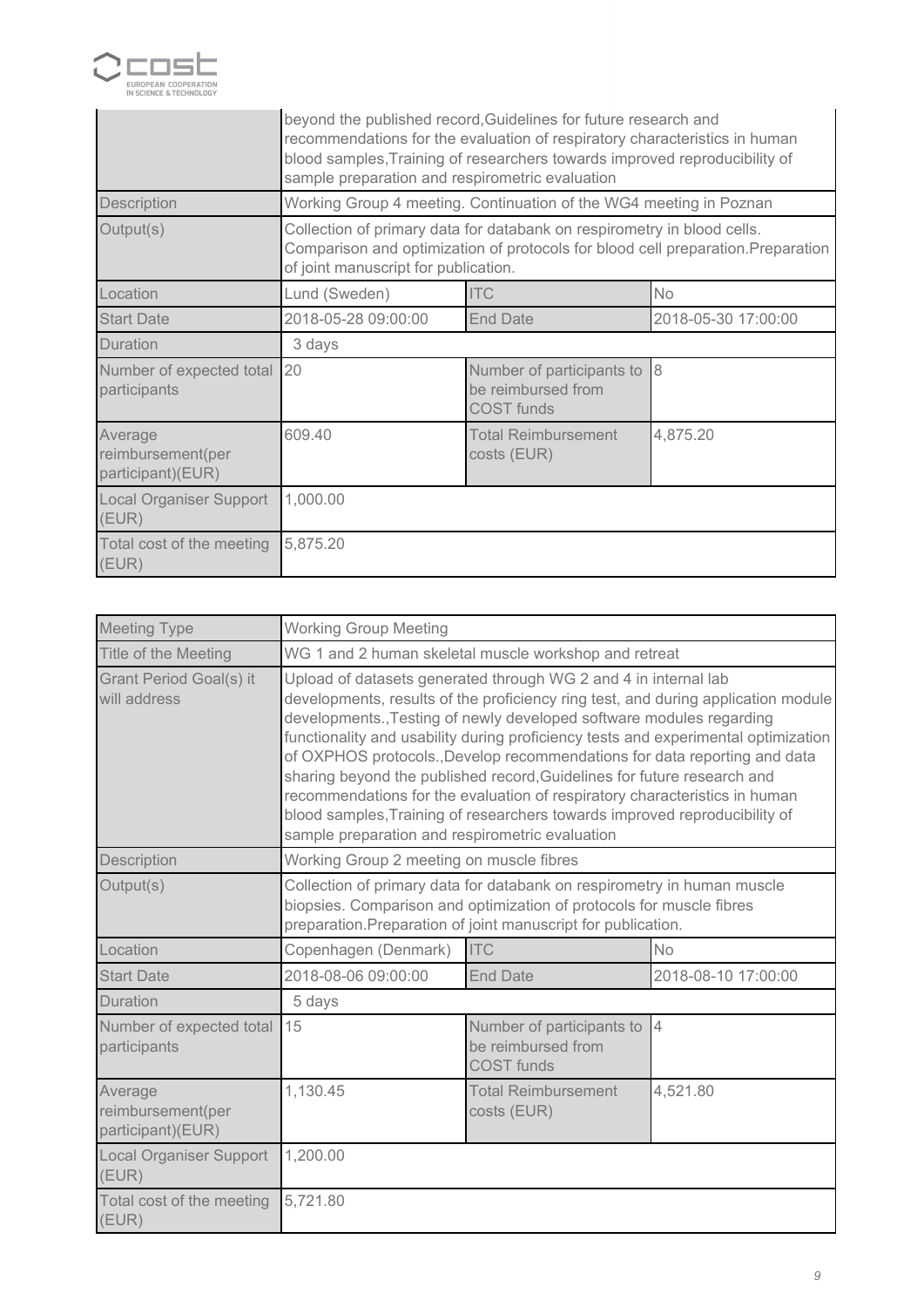

| <b>Meeting Type</b>                               | Management Committee Meeting, Working Group<br>Meeting, Workshops/Conferences                                                                                                                                                                                                                                                                                                                                                                                                                                                                                                                                                                                         |                                                                      |                     |  |
|---------------------------------------------------|-----------------------------------------------------------------------------------------------------------------------------------------------------------------------------------------------------------------------------------------------------------------------------------------------------------------------------------------------------------------------------------------------------------------------------------------------------------------------------------------------------------------------------------------------------------------------------------------------------------------------------------------------------------------------|----------------------------------------------------------------------|---------------------|--|
| Title of the Meeting                              | MitoEAGLE WG and MC Meeting                                                                                                                                                                                                                                                                                                                                                                                                                                                                                                                                                                                                                                           |                                                                      |                     |  |
| <b>Grant Period Goal(s) it</b><br>will address    | Reports with specific results on muscle fibres in comparison with an<br>anonymous data summary, and joint publication., Develop recommendations for<br>data reporting and data sharing beyond the published record, Provide a<br>summary on education programme for MitoEAGLE, Guidelines for future<br>research and recommendations for the evaluation of respiratory characteristics<br>in human blood samples, Guidelines for future research and recommendations<br>for the evaluation of respiratory characteristics in human muscle<br>biopsies, Training of researchers towards improved reproducibility of sample<br>preparation and respirometric evaluation |                                                                      |                     |  |
| Description                                       | Conference joint with the MiPsociety and MitoEAGLE working group meeting<br>with MC meeting                                                                                                                                                                                                                                                                                                                                                                                                                                                                                                                                                                           |                                                                      |                     |  |
| Output(s)                                         | Discussion and dissemination                                                                                                                                                                                                                                                                                                                                                                                                                                                                                                                                                                                                                                          |                                                                      |                     |  |
| Location                                          | Jurmala (Latvia)                                                                                                                                                                                                                                                                                                                                                                                                                                                                                                                                                                                                                                                      | <b>ITC</b>                                                           | Yes                 |  |
| <b>Start Date</b>                                 | 2018-09-18 15:00:00                                                                                                                                                                                                                                                                                                                                                                                                                                                                                                                                                                                                                                                   | <b>End Date</b>                                                      | 2018-09-21 17:00:00 |  |
| <b>Duration</b>                                   | 4 days                                                                                                                                                                                                                                                                                                                                                                                                                                                                                                                                                                                                                                                                |                                                                      |                     |  |
| Number of expected total<br>participants          | 70                                                                                                                                                                                                                                                                                                                                                                                                                                                                                                                                                                                                                                                                    | Number of participants to<br>be reimbursed from<br><b>COST</b> funds | 43                  |  |
| Average<br>reimbursement(per<br>participant)(EUR) | 656.28<br><b>Total Reimbursement</b><br>28,220.04<br>costs (EUR)                                                                                                                                                                                                                                                                                                                                                                                                                                                                                                                                                                                                      |                                                                      |                     |  |
| <b>Local Organiser Support</b><br>(EUR)           | 5,000.00                                                                                                                                                                                                                                                                                                                                                                                                                                                                                                                                                                                                                                                              |                                                                      |                     |  |
| Total cost of the meeting<br>(EUR)                | 33,220.04                                                                                                                                                                                                                                                                                                                                                                                                                                                                                                                                                                                                                                                             |                                                                      |                     |  |

| <b>Meeting Type</b>                               | <b>Working Group Meeting</b>                                                                                                                                                                                                                                                                                                                                                      |                                                                       |                     |  |  |
|---------------------------------------------------|-----------------------------------------------------------------------------------------------------------------------------------------------------------------------------------------------------------------------------------------------------------------------------------------------------------------------------------------------------------------------------------|-----------------------------------------------------------------------|---------------------|--|--|
| Title of the Meeting                              |                                                                                                                                                                                                                                                                                                                                                                                   | WG 4 cultures cell lines workshop and retreat - Ultramarathon project |                     |  |  |
| Grant Period Goal(s) it<br>will address           | Upload of datasets generated through WG 2 and 4 in internal lab<br>developments, results of the proficiency ring test, and during application module<br>developments., Develop recommendations for data reporting and data sharing<br>beyond the published record, Training of researchers towards improved<br>reproducibility of sample preparation and respirometric evaluation |                                                                       |                     |  |  |
| Description                                       | Working Group 4 cultures cell lines workshop and retreat                                                                                                                                                                                                                                                                                                                          |                                                                       |                     |  |  |
| Output(s)                                         | Ultramarathon project - COST Action MitoEAGLE. Preparation of joint<br>manuscript for publication.                                                                                                                                                                                                                                                                                |                                                                       |                     |  |  |
| Location                                          | Innsbruck (Austria)                                                                                                                                                                                                                                                                                                                                                               | <b>ITC</b>                                                            | No                  |  |  |
| <b>Start Date</b>                                 | 2018-11-13 10:00:00                                                                                                                                                                                                                                                                                                                                                               | <b>End Date</b>                                                       | 2018-11-14 15:00:00 |  |  |
| Duration                                          | 2 days                                                                                                                                                                                                                                                                                                                                                                            |                                                                       |                     |  |  |
| Number of expected total<br>participants          | 6<br>$\overline{2}$<br>Number of participants to<br>be reimbursed from<br>COST funds                                                                                                                                                                                                                                                                                              |                                                                       |                     |  |  |
| Average<br>reimbursement(per<br>participant)(EUR) | 105.00                                                                                                                                                                                                                                                                                                                                                                            | <b>Total Reimbursement</b><br>costs (EUR)                             | 210.00              |  |  |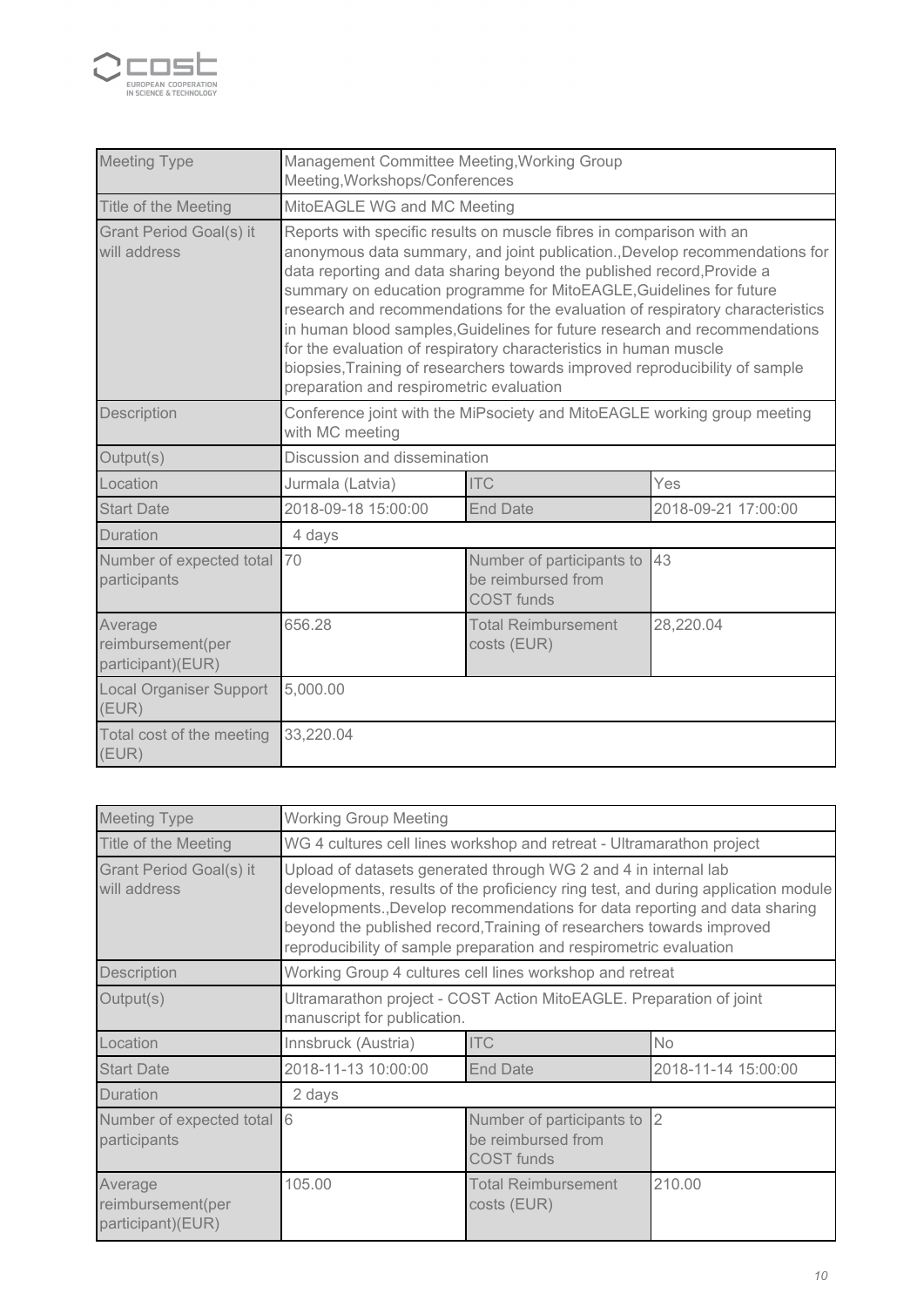

| Local Organiser Support 80.00<br>(EUR)    |  |
|-------------------------------------------|--|
| Total cost of the meeting 290.00<br>(EUR) |  |

| <b>Meeting Type</b>                               | <b>Working Group Meeting</b>                                                                                                                                                                                                                                                                                                                                                               |                                                      |                     |  |
|---------------------------------------------------|--------------------------------------------------------------------------------------------------------------------------------------------------------------------------------------------------------------------------------------------------------------------------------------------------------------------------------------------------------------------------------------------|------------------------------------------------------|---------------------|--|
| Title of the Meeting                              | WG 1: Electron supply to the Q-junction: assessment of mitochondrial<br>respiration, H2O2 flux and the redox state of the Q-pool                                                                                                                                                                                                                                                           |                                                      |                     |  |
| Grant Period Goal(s) it<br>will address           | Publication of paper on concepts and terminology: Dissemination of preprint<br>and journal submission of final manuscript, Testing of newly developed software<br>modules regarding functionality and usability during proficiency tests and<br>experimental optimization of OXPHOS protocols., Develop recommendations for<br>data reporting and data sharing beyond the published record |                                                      |                     |  |
| Description                                       |                                                                                                                                                                                                                                                                                                                                                                                            | Working Group 1 - Electron supply to the Q-junction: |                     |  |
| Output(s)                                         | Discussion of another joint publication:<br>http://www.mitoeagle.org/index.php/Komlodi_2018_EBEC2018 Preparation of<br>an EU-grant proposal: Marie Skłodowska-Curie Action (ITN), follow-up of<br>discussions from the MitoEAGLE WG Meeting in Jurmala (LV), considering<br>additional partners,                                                                                           |                                                      |                     |  |
| Location                                          | Innsbruck (Austria)                                                                                                                                                                                                                                                                                                                                                                        | <b>ITC</b>                                           | <b>No</b>           |  |
| <b>Start Date</b>                                 | 2018-11-19 17:00:00                                                                                                                                                                                                                                                                                                                                                                        | <b>End Date</b>                                      | 2018-11-22 13:00:00 |  |
| Duration                                          | 4 days                                                                                                                                                                                                                                                                                                                                                                                     |                                                      |                     |  |
| Number of expected total<br>participants          | 8<br>11<br>Number of participants to<br>be reimbursed from<br><b>COST</b> funds                                                                                                                                                                                                                                                                                                            |                                                      |                     |  |
| Average<br>reimbursement(per<br>participant)(EUR) | 412.05                                                                                                                                                                                                                                                                                                                                                                                     | <b>Total Reimbursement</b><br>costs (EUR)            | 3,296.40            |  |
| <b>Local Organiser Support</b><br>(EUR)           | 480.00                                                                                                                                                                                                                                                                                                                                                                                     |                                                      |                     |  |
| Total cost of the meeting<br>(EUR)                | 3,776.40                                                                                                                                                                                                                                                                                                                                                                                   |                                                      |                     |  |

| <b>Meeting Type</b>                     | <b>Working Group Meeting</b>                                                                                                                                                                                                                                                                                                                                                                                                                                                                                                                                                                                                                                                                                                                                                                                           |  |  |
|-----------------------------------------|------------------------------------------------------------------------------------------------------------------------------------------------------------------------------------------------------------------------------------------------------------------------------------------------------------------------------------------------------------------------------------------------------------------------------------------------------------------------------------------------------------------------------------------------------------------------------------------------------------------------------------------------------------------------------------------------------------------------------------------------------------------------------------------------------------------------|--|--|
| Title of the Meeting                    | WG 1 and 2 human skeletal muscle workshop and retreat                                                                                                                                                                                                                                                                                                                                                                                                                                                                                                                                                                                                                                                                                                                                                                  |  |  |
| Grant Period Goal(s) it<br>will address | Upload of datasets generated through WG 2 and 4 in internal lab<br>developments, results of the proficiency ring test, and during application module<br>developments., Reports with specific results on muscle fibres in comparison with<br>an anonymous data summary, and joint publication., Testing of newly developed<br>software modules regarding functionality and usability during proficiency tests<br>and experimental optimization of OXPHOS protocols., Develop<br>recommendations for data reporting and data sharing beyond the published<br>record, Guidelines for future research and recommendations for the evaluation<br>of respiratory characteristics in human muscle biopsies, Training of researchers<br>towards improved reproducibility of sample preparation and respirometric<br>evaluation |  |  |
| Description                             | WG 1 and 2 on human skeletal muscle                                                                                                                                                                                                                                                                                                                                                                                                                                                                                                                                                                                                                                                                                                                                                                                    |  |  |
| Output(s)                               | This particular workshop will be for evaluation of the experimental workshop in<br>Copenhagen, linked to one of the current projects we are performing in WG2<br>"OXPHOS capacity in human permeabilized myofibers: effect of oxygen, ADP                                                                                                                                                                                                                                                                                                                                                                                                                                                                                                                                                                              |  |  |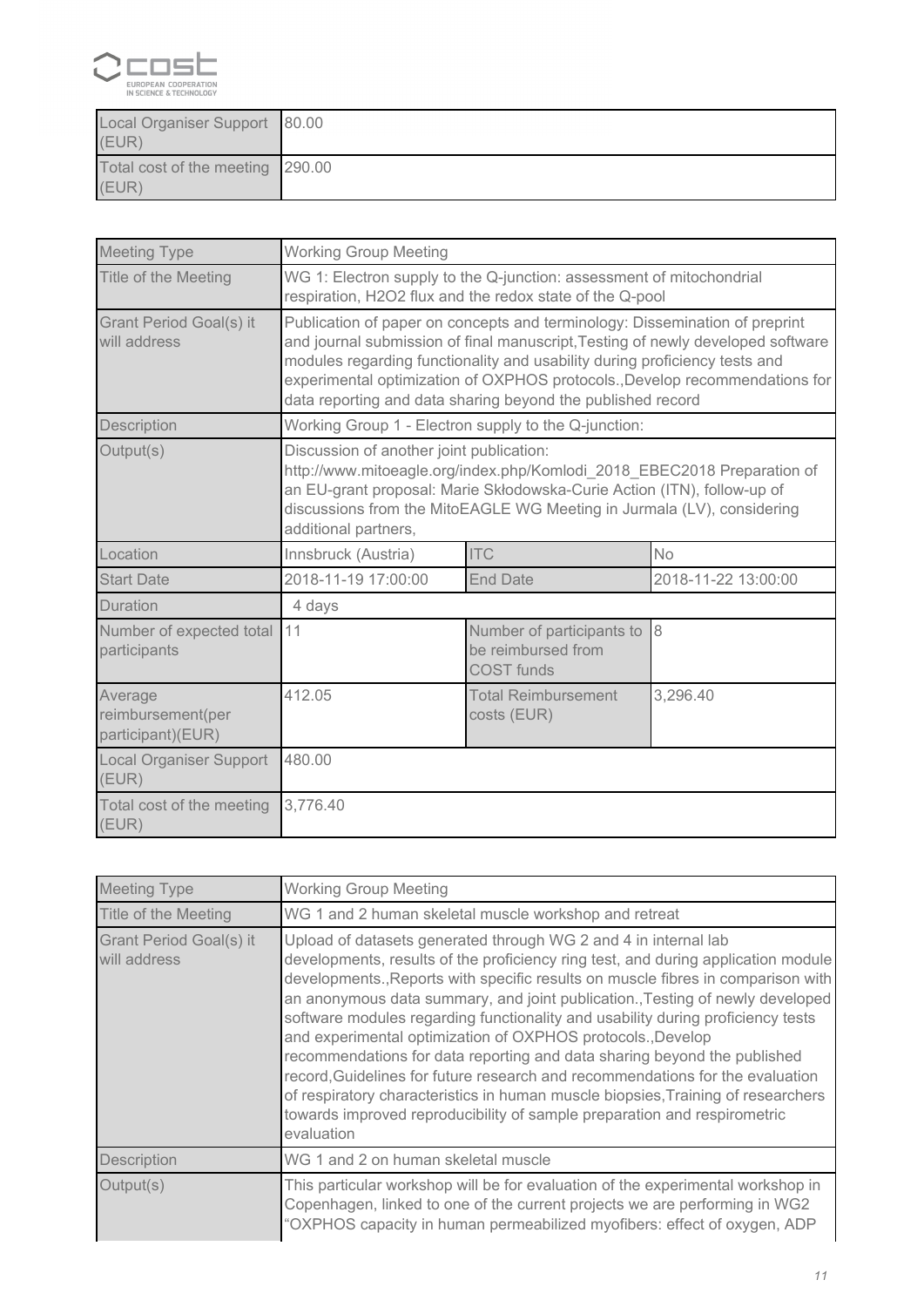

|                                                   | and blebbistatin in MiR05 and buffer Z", only.                             |                                           |                     |  |
|---------------------------------------------------|----------------------------------------------------------------------------|-------------------------------------------|---------------------|--|
| Location                                          | Obergurgl (Austria)                                                        | <b>ITC</b>                                | <b>No</b>           |  |
| <b>Start Date</b>                                 | 2019-01-31 09:00:00                                                        | <b>End Date</b>                           | 2019-02-03 14:00:00 |  |
| Duration                                          | 4 days                                                                     |                                           |                     |  |
| Number of expected total<br>participants          | 16<br>Number of participants to<br>be reimbursed from<br><b>COST</b> funds |                                           |                     |  |
| Average<br>reimbursement(per<br>participant)(EUR) | 810.00                                                                     | <b>Total Reimbursement</b><br>costs (EUR) | 4,860.00            |  |
| <b>Local Organiser Support</b><br>(EUR)           | 450.00                                                                     |                                           |                     |  |
| Total cost of the meeting<br>(EUR)                | 5,310.00                                                                   |                                           |                     |  |

| <b>Meeting Type</b>                               | <b>Working Group Meeting</b>                                                                                                                                                                                                                                                                                                                                                                                                               |                                                                      |                     |
|---------------------------------------------------|--------------------------------------------------------------------------------------------------------------------------------------------------------------------------------------------------------------------------------------------------------------------------------------------------------------------------------------------------------------------------------------------------------------------------------------------|----------------------------------------------------------------------|---------------------|
| Title of the Meeting                              | Working Group 1 and Working Group 3 Meeting                                                                                                                                                                                                                                                                                                                                                                                                |                                                                      |                     |
| Grant Period Goal(s) it<br>will address           | Testing of newly developed software modules regarding functionality and<br>usability during proficiency tests and experimental optimization of OXPHOS<br>protocols., Develop recommendations for data reporting and data sharing<br>beyond the published record, Provide a summary on education programme for<br>MitoEAGLE, Training of researchers towards improved reproducibility of sample<br>preparation and respirometric evaluation |                                                                      |                     |
| Description                                       | Working Group 1 and Working Group 3 Meeting on the specific effect of<br>etomoxir as an inhibitor of fatty acid oxidation versus non-specific inhibition of<br>several electron transfer-pathways.                                                                                                                                                                                                                                         |                                                                      |                     |
| Output(s)                                         | Manuscript will be a result of this meeting                                                                                                                                                                                                                                                                                                                                                                                                |                                                                      |                     |
| Location                                          | Coimbra (Portugal)                                                                                                                                                                                                                                                                                                                                                                                                                         | <b>ITC</b>                                                           | Yes                 |
| <b>Start Date</b>                                 | 2019-03-06 09:00:00                                                                                                                                                                                                                                                                                                                                                                                                                        | <b>End Date</b>                                                      | 2019-03-08 17:00:00 |
| Duration                                          | 3 days                                                                                                                                                                                                                                                                                                                                                                                                                                     |                                                                      |                     |
| Number of expected total<br>participants          | 6                                                                                                                                                                                                                                                                                                                                                                                                                                          | Number of participants to<br>be reimbursed from<br><b>COST</b> funds | $\overline{4}$      |
| Average<br>reimbursement(per<br>participant)(EUR) | 880.00                                                                                                                                                                                                                                                                                                                                                                                                                                     | <b>Total Reimbursement</b><br>costs (EUR)                            | 3,520.00            |
| <b>Local Organiser Support</b><br>(EUR)           | 360.00                                                                                                                                                                                                                                                                                                                                                                                                                                     |                                                                      |                     |
| Total cost of the meeting<br>(EUR)                | 3,880.00                                                                                                                                                                                                                                                                                                                                                                                                                                   |                                                                      |                     |

| <b>Meeting Type</b>                            | <b>Working Group Meeting</b>                                                                                                                                                                                                                                                                                                                                                                                                                                               |
|------------------------------------------------|----------------------------------------------------------------------------------------------------------------------------------------------------------------------------------------------------------------------------------------------------------------------------------------------------------------------------------------------------------------------------------------------------------------------------------------------------------------------------|
| Title of the Meeting                           | WG 4 blood cell workshop and retreat                                                                                                                                                                                                                                                                                                                                                                                                                                       |
| <b>Grant Period Goal(s) it</b><br>will address | Upload of datasets generated through WG 2 and 4 in internal lab<br>developments, results of the proficiency ring test, and during application module<br>developments., Testing of newly developed software modules regarding<br>functionality and usability during proficiency tests and experimental optimization<br>of OXPHOS protocols., Develop recommendations for data reporting and data<br>sharing beyond the published record, Guidelines for future research and |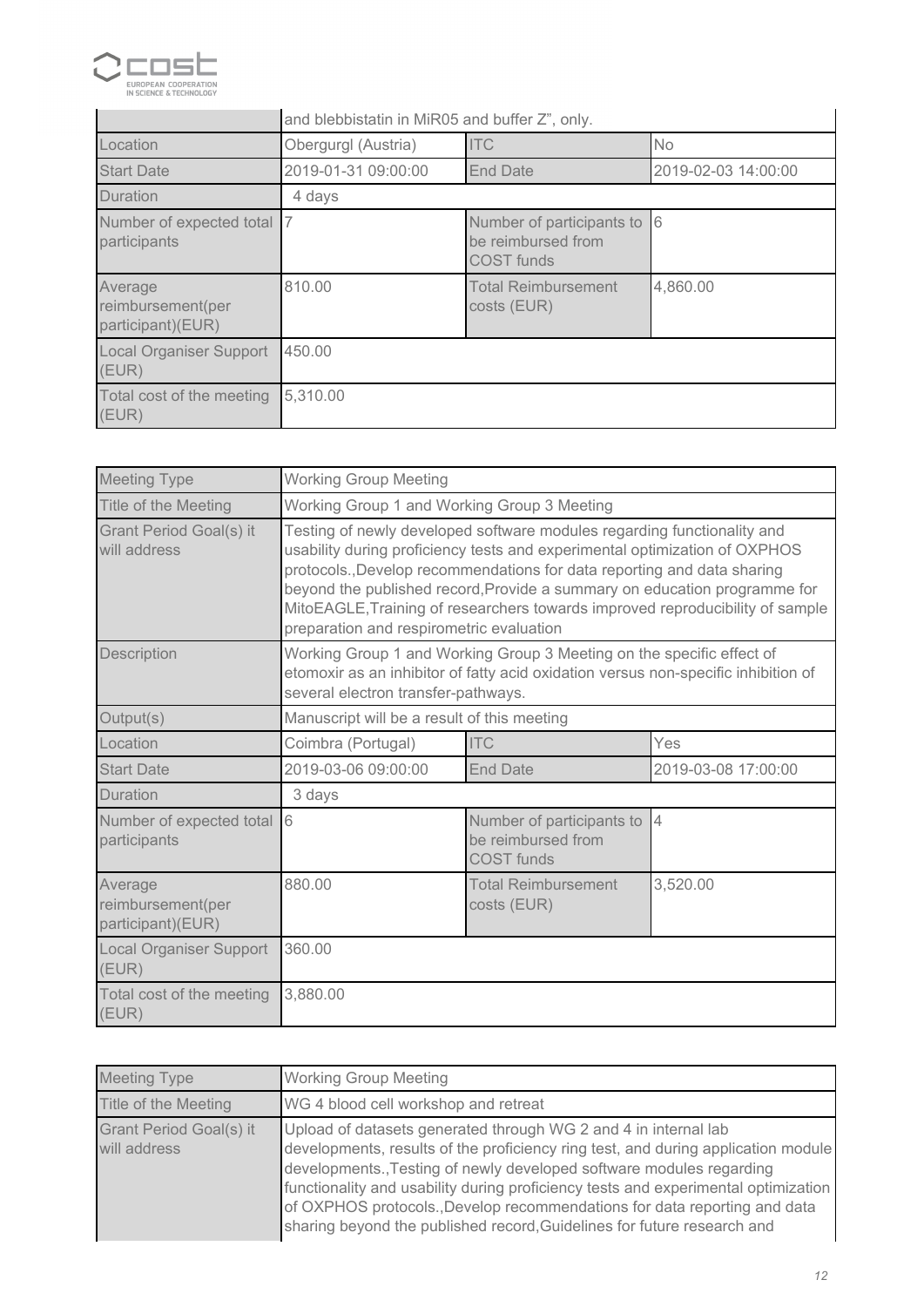

|                                                   | recommendations for the evaluation of respiratory characteristics in human<br>blood samples, Training of researchers towards improved reproducibility of<br>sample preparation and respirometric evaluation |  |  |  |
|---------------------------------------------------|-------------------------------------------------------------------------------------------------------------------------------------------------------------------------------------------------------------|--|--|--|
| Description                                       | WG 4 blood cell workshop and retreat                                                                                                                                                                        |  |  |  |
| Output(s)                                         | Templates for PBMC and PLT database Work in progress: MitoEAGLE blood<br>cells 1 Follow-up meeting from MitoEAGLE Poznan 2018 and MitoEAGLE Lund<br>2018                                                    |  |  |  |
| Location                                          | <b>ITC</b><br><b>No</b><br>Innsbruck (Austria)                                                                                                                                                              |  |  |  |
| <b>Start Date</b>                                 | 2019-03-13 09:00:00<br><b>End Date</b><br>2019-03-15 17:00:00                                                                                                                                               |  |  |  |
| Duration                                          | 3 days                                                                                                                                                                                                      |  |  |  |
| Number of expected total<br>participants          | 17<br>15<br>Number of participants to<br>be reimbursed from<br><b>COST</b> funds                                                                                                                            |  |  |  |
| Average<br>reimbursement(per<br>participant)(EUR) | 790.00<br>3,950.00<br><b>Total Reimbursement</b><br>costs (EUR)                                                                                                                                             |  |  |  |
| Local Organiser Support<br>(EUR)                  | 400.00                                                                                                                                                                                                      |  |  |  |
| Total cost of the meeting<br>(EUR)                | 4,350.00                                                                                                                                                                                                    |  |  |  |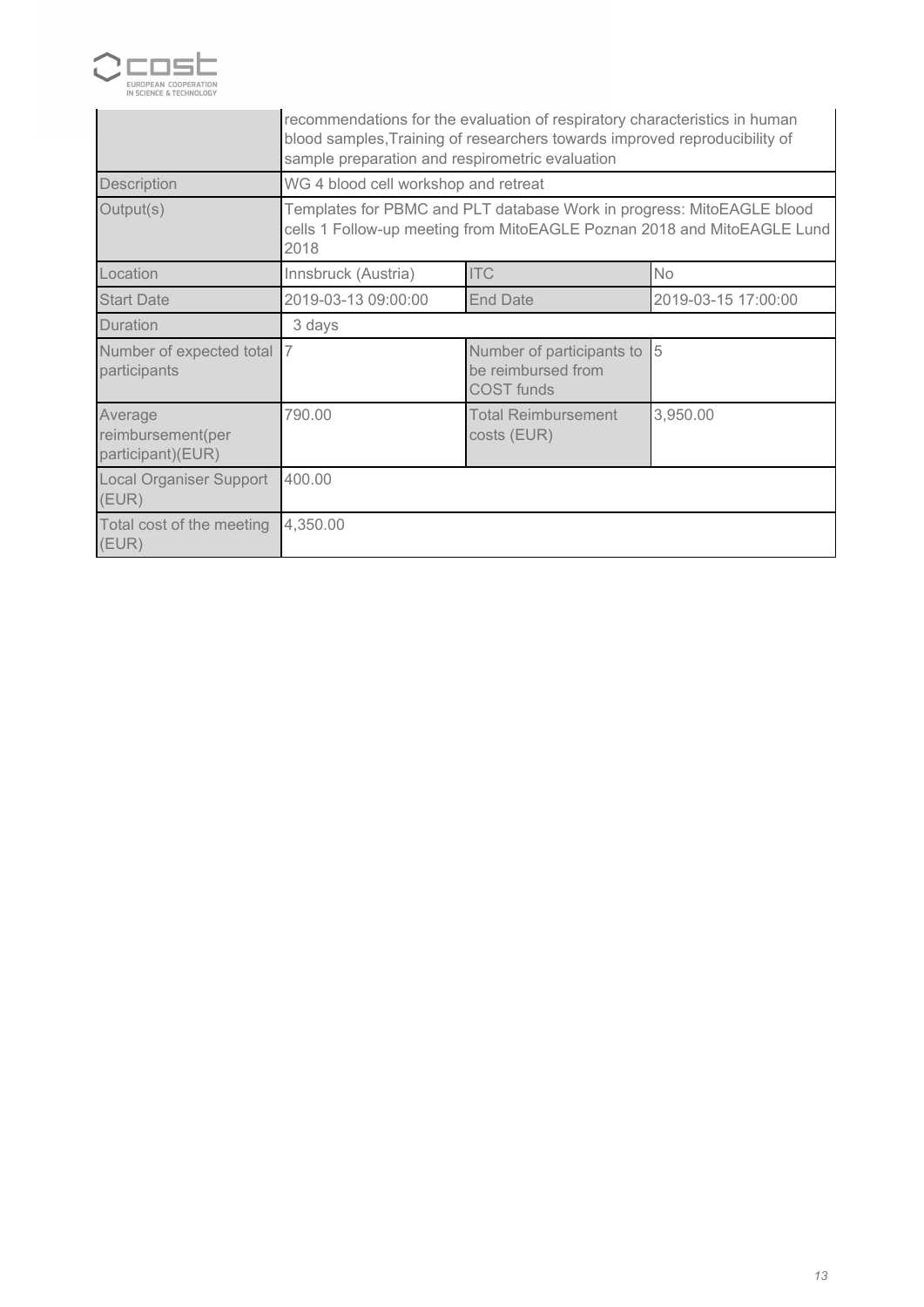

### *Training Schools*

### *Overview*

| Title of the Training<br>School                                          | <b>Dates</b> | Location                  | <b>ITC</b> | Total Cost(EUR) |
|--------------------------------------------------------------------------|--------------|---------------------------|------------|-----------------|
| MitoEAGLE Training 20/10/2018 -<br>School - MiPschool 24/10/2018<br>2018 |              | Tromso-Bergen<br>(Norway) | <b>No</b>  | 47,371.86       |
|                                                                          |              |                           | Total      | 47.371.86       |

*Details*

| Title of the Training<br>School                  | MitoEAGLE Training School - MiPschool 2018                                                                                                                                                                                                                                                                                                                                                                                                                                                                                         |                                        |                     |  |  |
|--------------------------------------------------|------------------------------------------------------------------------------------------------------------------------------------------------------------------------------------------------------------------------------------------------------------------------------------------------------------------------------------------------------------------------------------------------------------------------------------------------------------------------------------------------------------------------------------|----------------------------------------|---------------------|--|--|
| Grant Period Goal(s) it<br>will address          | Reports with specific results on muscle fibres in comparison with an<br>anonymous data summary, and joint publication., Develop recommendations for<br>data reporting and data sharing beyond the published record, Provide a<br>summary on education programme for MitoEAGLE, Guidelines for future<br>research and recommendations for the evaluation of respiratory characteristics<br>in human muscle biopsies, Training of researchers towards improved<br>reproducibility of sample preparation and respirometric evaluation |                                        |                     |  |  |
| Description                                      | Training school on OXPHOS protocols, mitochondrial pathways, protonmotive<br>force and respiratory control, Mitochondrial physiology, cardiac and species-<br>specific respiratory control, cardiovascular disease and mitochondrial medicine                                                                                                                                                                                                                                                                                      |                                        |                     |  |  |
| Output(s)                                        | Enhance the rigorous training level particularly for PhD students and young<br>researchers in order to establish the practical guidelines introduced by<br>MitoEAGLE and to enhance research results in the long term.                                                                                                                                                                                                                                                                                                             |                                        |                     |  |  |
| Location                                         | Tromso-Bergen (Norway) ITC                                                                                                                                                                                                                                                                                                                                                                                                                                                                                                         |                                        | <b>No</b>           |  |  |
| <b>Start Date</b>                                | 2018-10-20 18:00:00                                                                                                                                                                                                                                                                                                                                                                                                                                                                                                                | <b>End Date</b>                        | 2018-10-24 17:00:00 |  |  |
| Number of trainers                               | 8                                                                                                                                                                                                                                                                                                                                                                                                                                                                                                                                  | Number of trainees                     | 70                  |  |  |
| Number of trainers to be<br>reimbursed           | 3                                                                                                                                                                                                                                                                                                                                                                                                                                                                                                                                  | Number of trainees to be<br>reimbursed | 49                  |  |  |
| Average trainer<br>Reimbursement(EUR)            | 1,490.61<br>773.47<br>Average reimbursement<br>per trainee(EUR)                                                                                                                                                                                                                                                                                                                                                                                                                                                                    |                                        |                     |  |  |
| <b>Total trainer</b><br>Reimbursement(EUR)       | 4,471.83<br>37,900.03<br>Total trainee Grant(EUR)                                                                                                                                                                                                                                                                                                                                                                                                                                                                                  |                                        |                     |  |  |
| <b>Local Organiser Support</b><br>(EUR)          | 5,000.00                                                                                                                                                                                                                                                                                                                                                                                                                                                                                                                           |                                        |                     |  |  |
| <b>Total cost of the Training</b><br>School(EUR) | 47,371.86                                                                                                                                                                                                                                                                                                                                                                                                                                                                                                                          |                                        |                     |  |  |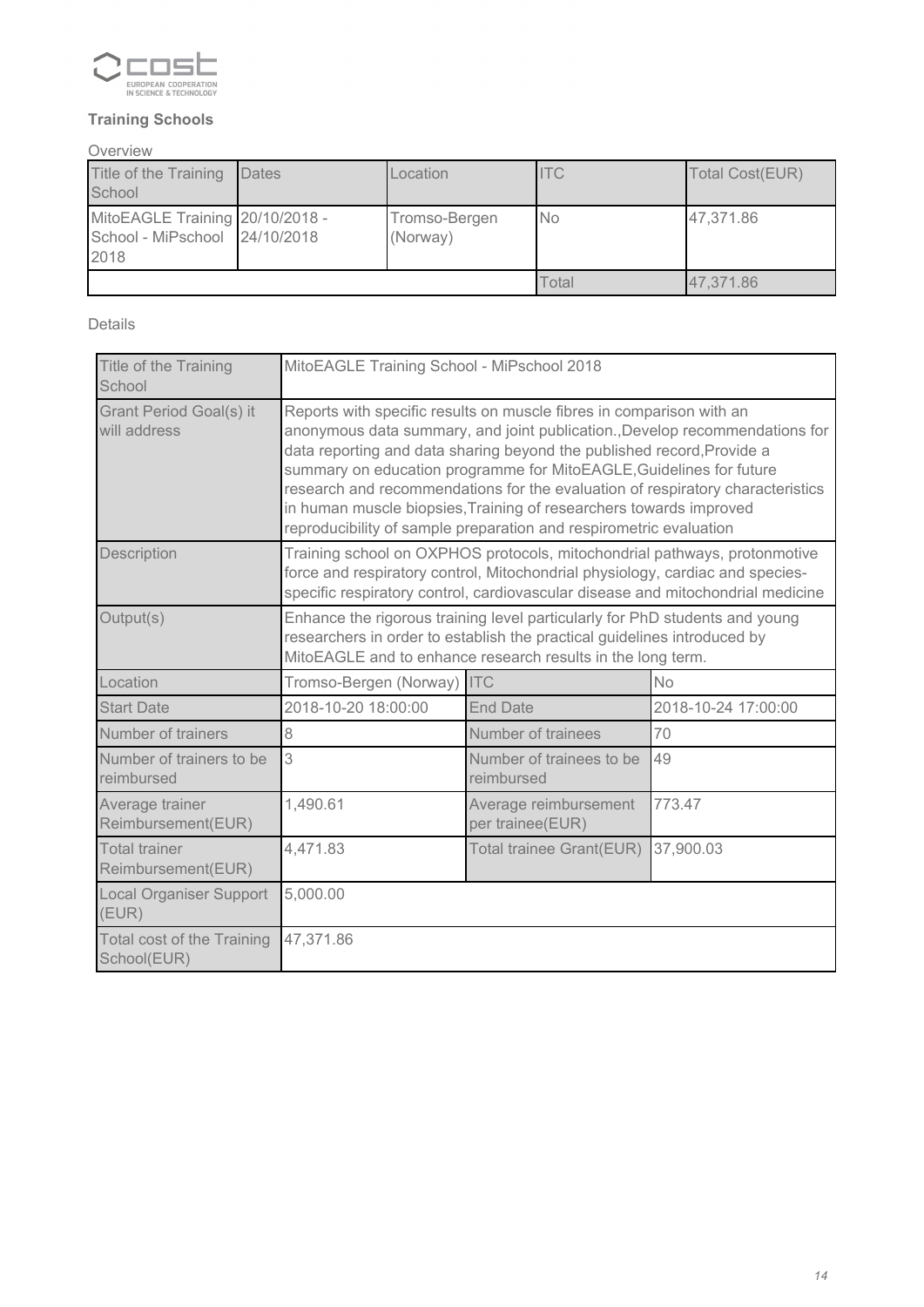

### *Short Term Scientific Missions (STSM)*

| Number                                  | Total cost(EUR)<br>Average cost per STSM(EUR)                                                                                                                                                                                                                                                                                                                                                                                                                                                                                                                                                                                                                                                                                                                                                                                                                                                                                                                                                                                                                                                                                                                                                                                                                |           |  |  |
|-----------------------------------------|--------------------------------------------------------------------------------------------------------------------------------------------------------------------------------------------------------------------------------------------------------------------------------------------------------------------------------------------------------------------------------------------------------------------------------------------------------------------------------------------------------------------------------------------------------------------------------------------------------------------------------------------------------------------------------------------------------------------------------------------------------------------------------------------------------------------------------------------------------------------------------------------------------------------------------------------------------------------------------------------------------------------------------------------------------------------------------------------------------------------------------------------------------------------------------------------------------------------------------------------------------------|-----------|--|--|
| 27                                      | 1,500.00                                                                                                                                                                                                                                                                                                                                                                                                                                                                                                                                                                                                                                                                                                                                                                                                                                                                                                                                                                                                                                                                                                                                                                                                                                                     | 40,500.00 |  |  |
| Grant Period Goal(s) it<br>will address | Publication of paper on concepts and terminology: Dissemination of preprint and<br>journal submission of final manuscript, Upload of datasets generated through WG<br>2 and 4 in internal lab developments, results of the proficiency ring test, and<br>during application module developments., Reports with specific results on muscle<br>fibres in comparison with an anonymous data summary, and joint<br>publication., Muscle sample selection, ring test experiments including<br>MitoEAGLE-proficiency training, data analysis by experimenters and MitoEAGLE-<br>proficiency test manager., Testing of newly developed software modules<br>regarding functionality and usability during proficiency tests and experimental<br>optimization of OXPHOS protocols., Develop recommendations for data reporting<br>and data sharing beyond the published record, Guidelines for future research and<br>recommendations for the evaluation of respiratory characteristics in human<br>blood samples, Guidelines for future research and recommendations for the<br>evaluation of respiratory characteristics in human muscle biopsies, Training of<br>researchers towards improved reproducibility of sample preparation and<br>respirometric evaluation |           |  |  |
| Description                             | <b>STSM</b>                                                                                                                                                                                                                                                                                                                                                                                                                                                                                                                                                                                                                                                                                                                                                                                                                                                                                                                                                                                                                                                                                                                                                                                                                                                  |           |  |  |
| Output(s)                               | 1. Support individual mobility. 2. Specifical contributions to the scientific<br>objectives of MitoEAGLE. 3. Strengthen the MITOEAGLE network. 4. Foster<br>collaborations by allowing researchers participating in the COST Action<br>MitoEAGLE to visit an institution/organisation in another participating COST<br>Country; an approved Near Neighbour Country nstitution; an approved<br>International Partner Country institution. 5. Learn new techniques. 6. Gain<br>access to specific data, methods and instruments not available in the home<br>institutions / organisations.                                                                                                                                                                                                                                                                                                                                                                                                                                                                                                                                                                                                                                                                     |           |  |  |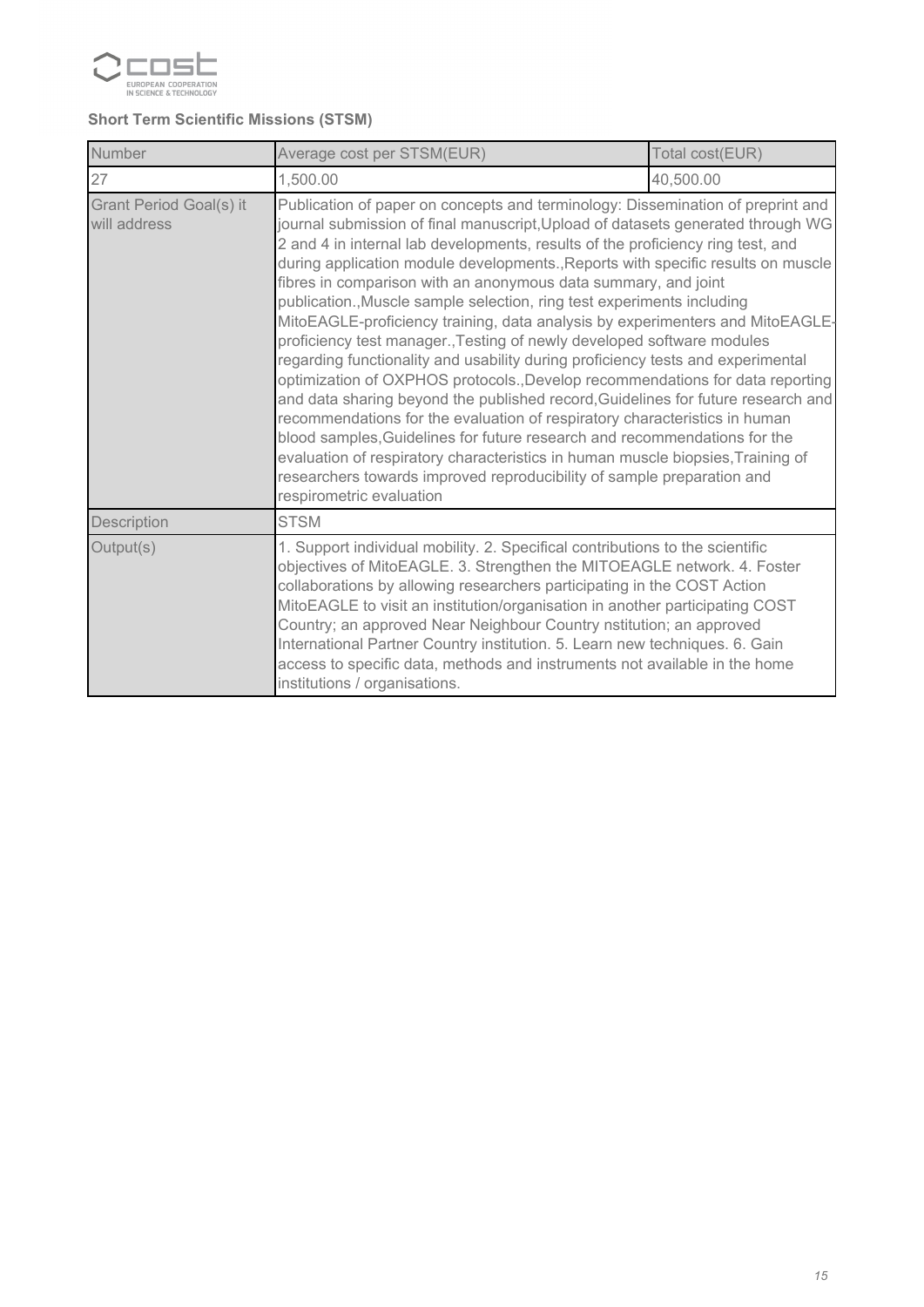

### *ITC Conference Grant*

| Number                                  | Average cost per Grant(EUR)<br>Total cost(EUR)                                                                                                                                                        |           |  |
|-----------------------------------------|-------------------------------------------------------------------------------------------------------------------------------------------------------------------------------------------------------|-----------|--|
| 10                                      | 1,015.00                                                                                                                                                                                              | 10,150.00 |  |
| Grant Period Goal(s) it<br>will address | Develop recommendations for data reporting and data sharing beyond the<br>published record, Provide a summary on education programme for MitoEAGLE                                                    |           |  |
| <b>Description</b>                      | <b>ITC Conference Grant</b>                                                                                                                                                                           |           |  |
| Output(s)                               | 1. Support individual mobility. 2. Strengthen the MitoEAGLE network. 3. Foster<br>collaborations by allowing researchers participating in the COST Action<br>MitoEAGLE to participate in a conference |           |  |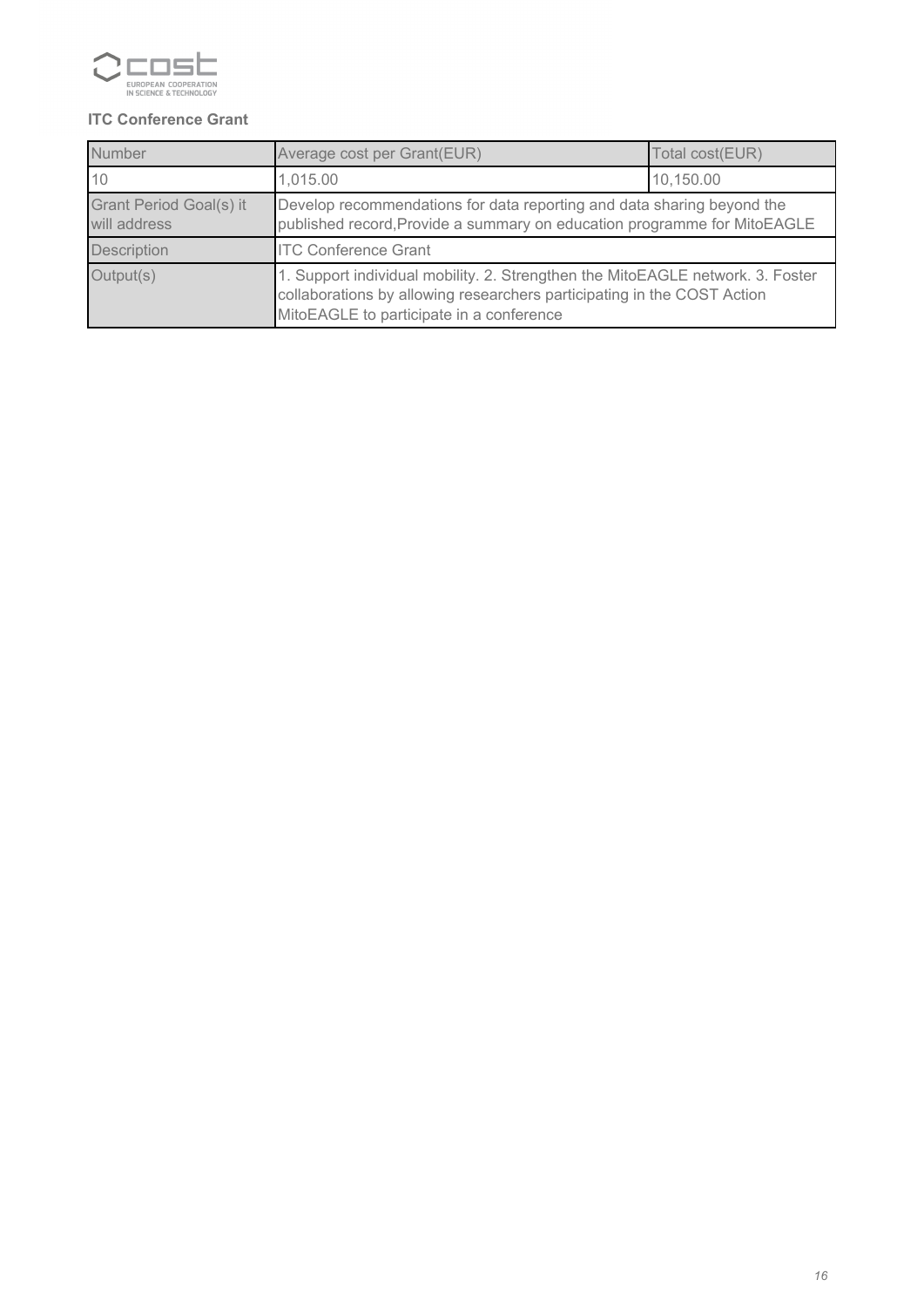

### *COST Action Dissemination*

| <b>Title</b>                            |                                                                                                                                                                                                                                                                                                                                                                                                                                                                                                                                                                                                                                                                                                                                                                                                                                                         | Type                        | Publisher/provider | <b>Expected date</b><br>of Release | Cost(EUR) |
|-----------------------------------------|---------------------------------------------------------------------------------------------------------------------------------------------------------------------------------------------------------------------------------------------------------------------------------------------------------------------------------------------------------------------------------------------------------------------------------------------------------------------------------------------------------------------------------------------------------------------------------------------------------------------------------------------------------------------------------------------------------------------------------------------------------------------------------------------------------------------------------------------------------|-----------------------------|--------------------|------------------------------------|-----------|
| Website maintance                       |                                                                                                                                                                                                                                                                                                                                                                                                                                                                                                                                                                                                                                                                                                                                                                                                                                                         | <b>Action Website BCOMM</b> |                    | 01/10/2018                         | 30.00     |
| Grant Period Goal(s) it<br>will address | Publication of paper on concepts and terminology: Dissemination of preprint<br>and journal submission of final manuscript, Upload of datasets generated<br>through WG 2 and 4 in internal lab developments, results of the proficiency ring<br>test, and during application module developments., Reports with specific results<br>on muscle fibres in comparison with an anonymous data summary, and joint<br>publication., Develop recommendations for data reporting and data sharing<br>beyond the published record, Provide a summary on education programme for<br>MitoEAGLE, Guidelines for future research and recommendations for the<br>evaluation of respiratory characteristics in human blood samples, Guidelines for<br>future research and recommendations for the evaluation of respiratory<br>characteristics in human muscle biopsies |                             |                    |                                    |           |
| Description                             | Dissemination on project website                                                                                                                                                                                                                                                                                                                                                                                                                                                                                                                                                                                                                                                                                                                                                                                                                        |                             |                    |                                    |           |
| Output(s)                               | Dissemination on project website                                                                                                                                                                                                                                                                                                                                                                                                                                                                                                                                                                                                                                                                                                                                                                                                                        |                             |                    |                                    |           |

| <b>Title</b>                            |                                                                                                                                                                                      | <b>Type</b>                  | Publisher/provider | Expected date<br>of Release | Cost(EUR) |
|-----------------------------------------|--------------------------------------------------------------------------------------------------------------------------------------------------------------------------------------|------------------------------|--------------------|-----------------------------|-----------|
| Meeting material                        |                                                                                                                                                                                      | Leaflet /<br><b>Brochure</b> | <b>Studia</b>      | 01/11/2018                  | 70.00     |
| Grant Period Goal(s) it<br>will address | Publication of paper on concepts and terminology: Dissemination of preprint<br>and journal submission of final manuscript, Provide a summary on education<br>programme for MitoEAGLE |                              |                    |                             |           |
| <b>Description</b>                      | Programme and abstracts of training schools                                                                                                                                          |                              |                    |                             |           |
| Output(s)                               | Programme and abstracts of training schools                                                                                                                                          |                              |                    |                             |           |

| <b>Title</b>                            |                                                                                                                                                                                                                                                                                                                                                                                                                                                                                                                                                       | <b>Type</b>                  | Publisher/provider | <b>Expected date</b><br>of Release | Cost(EUR) |
|-----------------------------------------|-------------------------------------------------------------------------------------------------------------------------------------------------------------------------------------------------------------------------------------------------------------------------------------------------------------------------------------------------------------------------------------------------------------------------------------------------------------------------------------------------------------------------------------------------------|------------------------------|--------------------|------------------------------------|-----------|
| Meeting material                        |                                                                                                                                                                                                                                                                                                                                                                                                                                                                                                                                                       | Leaflet /<br><b>Brochure</b> | not decided yet    | 01/10/2018                         | 1,000.00  |
| Grant Period Goal(s) it<br>will address | Publication of paper on concepts and terminology: Dissemination of preprint<br>and journal submission of final manuscript, Develop recommendations for data<br>reporting and data sharing beyond the published record, Provide a summary on<br>education programme for MitoEAGLE, Guidelines for future research and<br>recommendations for the evaluation of respiratory characteristics in human<br>blood samples, Guidelines for future research and recommendations for the<br>evaluation of respiratory characteristics in human muscle biopsies |                              |                    |                                    |           |
| Description                             | Programme and abstracts of WG and MC Meeting                                                                                                                                                                                                                                                                                                                                                                                                                                                                                                          |                              |                    |                                    |           |
| Output(s)                               | Programme and abstracts of WG and MC Meeting                                                                                                                                                                                                                                                                                                                                                                                                                                                                                                          |                              |                    |                                    |           |

| Title                                   |                                                                                                                                                                                                                                      | Type                      | Publisher/provider | Expected date Cost(EUR)<br>of Release |          |
|-----------------------------------------|--------------------------------------------------------------------------------------------------------------------------------------------------------------------------------------------------------------------------------------|---------------------------|--------------------|---------------------------------------|----------|
| MitoEAGLE preprint                      |                                                                                                                                                                                                                                      | Electronic<br>publication | <b>METABOLISM</b>  | 01/02/2019                            | 1,000.00 |
| Grant Period Goal(s) it<br>will address | Publication of paper on concepts and terminology: Dissemination of preprint<br>and journal submission of final manuscript, Reports with specific results on<br>muscle fibres in comparison with an anonymous data summary, and joint |                           |                    |                                       |          |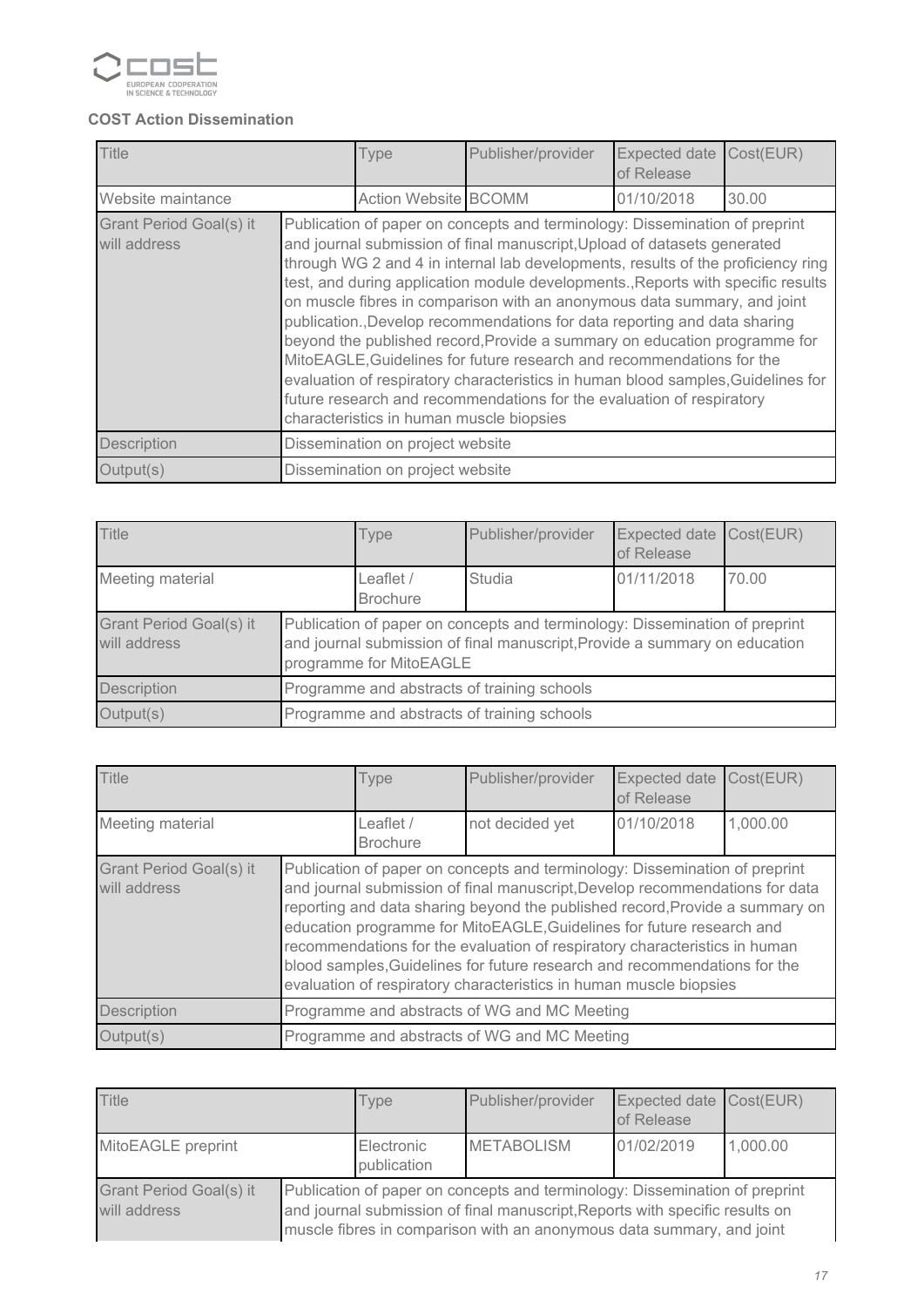

|                    | publication., Develop recommendations for data reporting and data sharing<br>beyond the published record, Training of researchers towards improved<br>reproducibility of sample preparation and respirometric evaluation |
|--------------------|--------------------------------------------------------------------------------------------------------------------------------------------------------------------------------------------------------------------------|
| <b>Description</b> | Dissemination on website                                                                                                                                                                                                 |
| Output(s)          | Dissemination on website                                                                                                                                                                                                 |

| <b>Title</b>                            |                                                                                                                                                                                                                                                                                                                                                                                                                                                                                            | Type                         | Publisher/provider | Expected date<br>of Release | Cost(EUR) |
|-----------------------------------------|--------------------------------------------------------------------------------------------------------------------------------------------------------------------------------------------------------------------------------------------------------------------------------------------------------------------------------------------------------------------------------------------------------------------------------------------------------------------------------------------|------------------------------|--------------------|-----------------------------|-----------|
| Working Group contributions             |                                                                                                                                                                                                                                                                                                                                                                                                                                                                                            | Leaflet /<br><b>Brochure</b> | not decided yet    | 28/09/2018                  | 100.00    |
| Grant Period Goal(s) it<br>will address | Publication of paper on concepts and terminology: Dissemination of preprint<br>and journal submission of final manuscript, Develop recommendations for data<br>reporting and data sharing beyond the published record, Guidelines for future<br>research and recommendations for the evaluation of respiratory characteristics<br>in human blood samples, Guidelines for future research and recommendations<br>for the evaluation of respiratory characteristics in human muscle biopsies |                              |                    |                             |           |
| Description                             | Programme and abstracts                                                                                                                                                                                                                                                                                                                                                                                                                                                                    |                              |                    |                             |           |
| Output(s)                               | Programme and abstracts                                                                                                                                                                                                                                                                                                                                                                                                                                                                    |                              |                    |                             |           |

 *Total Disseminations 2,200.00*